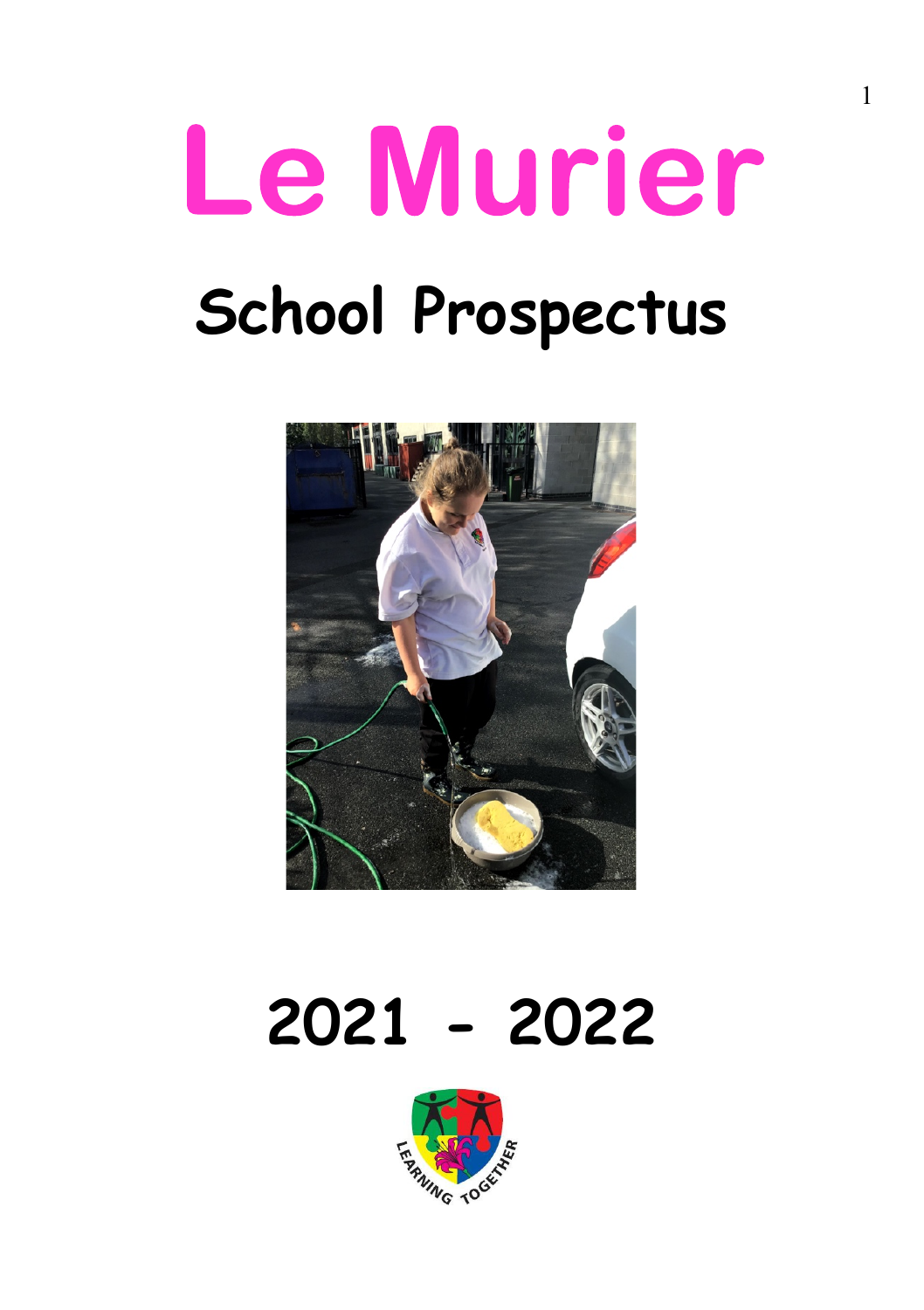#### **Welcome to Le Murier School**

# **Vision statement:**

Every experience is a learning opportunity and a chance to achieve a personal best!

# **School's Aim**:

We believe learning should be enjoyable, purposeful and challenging. We aim to promote every student's academic, social, emotional, sensory and physical development through a breadth of learning experiences both in and outside of the classroom. We want to enable our students to be active and productive members of their local community. We value your child as an individual and we aim to provide a holistic approach to your child's learning, well-being and care.

# **We will do this by**:

- Providing a happy and secure learning and social environment in which all members of the school community feel safe and valued;
- Building positive and meaningful relationships;
- Responding to individual student needs and address individual barriers to learning;
- Giving every student a broad, balanced and relevant curriculum based on the Big Picture with focus on the Elements of Learning (resilience, reflections, independence, teamwork, critical thinking and creativity);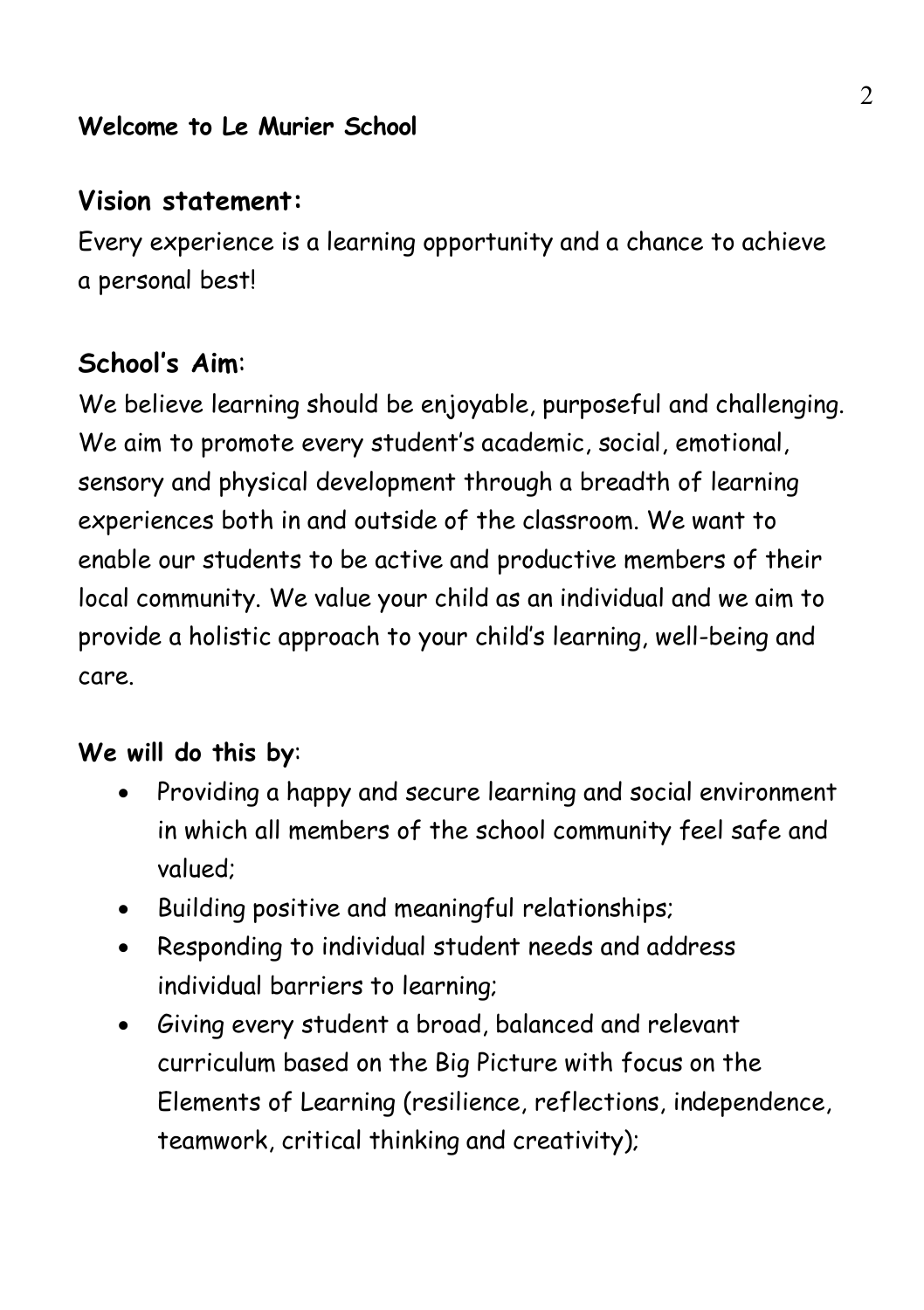- Recognising and rewarding all types of achievements and attainments
- Encouraging active partnership with parents and carers and the wider community;
- Extending our knowledge and understanding in order to best support your child's learning and development;
- Working collaboratively with other professionals and stakeholders to provide and support appropriate learning and developmental programmes (e.g. Speech and Language Therapist, Occupational Therapist, Physiotherapist, Educational Psychologist, Clinical Psychologist, St Sampson's High School, College of Further Education)
- Opportunity to engage fully in the Careers Education, Information, Advice and Guidance (GEIAG) programme which includes undertaking suitable internal and external work placements where appropriate and world of work/ enterprise activities

# **Our Curriculum**:

- **Literacy and English** which includes emphasis on communication (speaking {signing/symbol} and listening skills)
- **Numeracy, Mathematics** and **Financial Literacy**
- **ICT and digital competency, E-safety** and **Innovative Technologies**
- **Personal Skills** including PSHE, Citizenship and Global Literacy
- **Physical Health and Wellbeing** including holistic development in the areas of fine and gross motor skills as well as growth mindset and sensory regulation for some students with more complex learning needs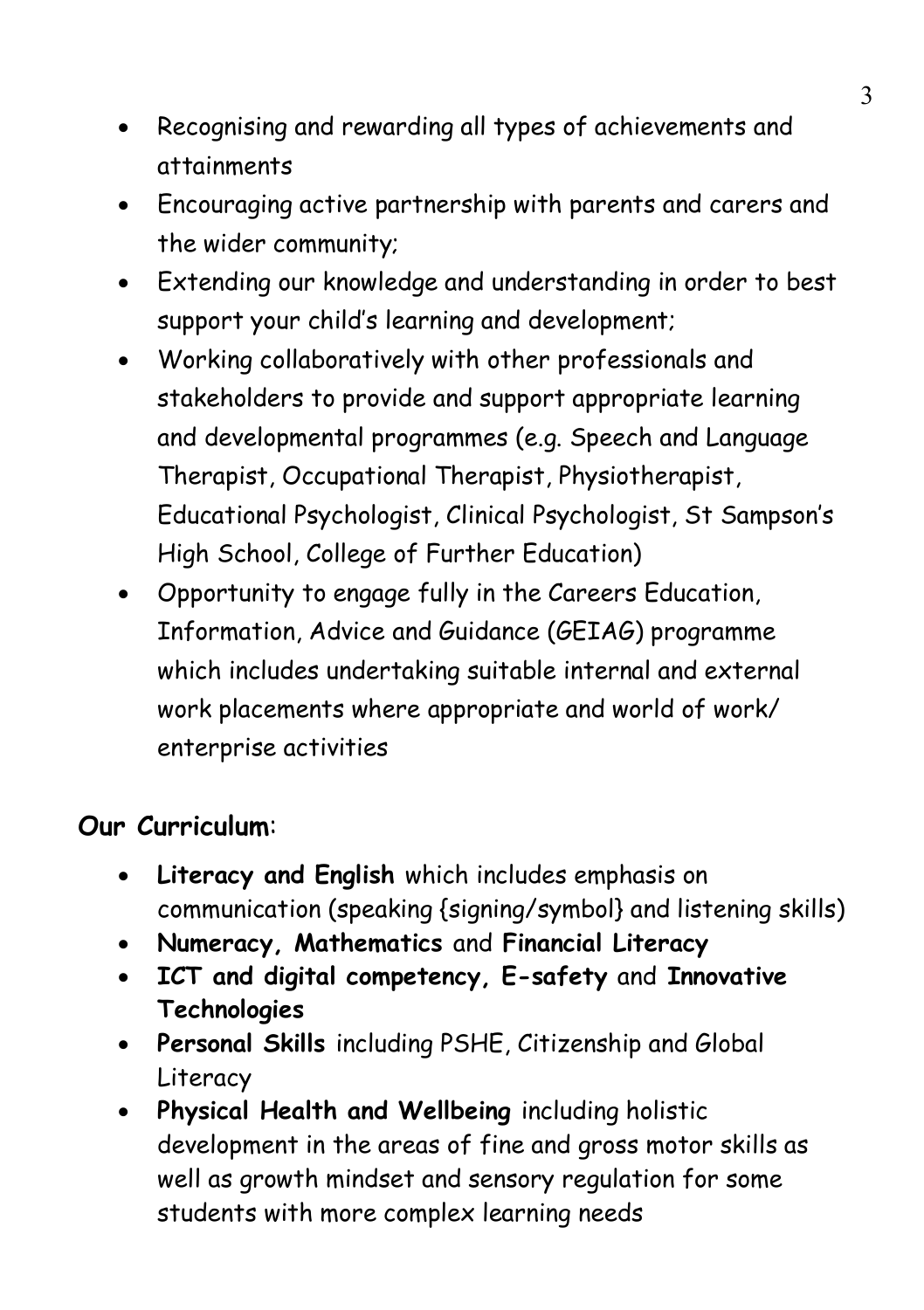- **Outdoor Education** which includes outdoor learning pursuits, residential opportunities, Duke of Edinburgh Award and the John Muir Award
- **World Around Us** which encompasses awareness of the Arts, geographical location, local and national history; this may be timetabled as either 'project', 'topic', or 'current affairs'







- **World of Enquiry** which provides a science based element to learning promoting problem solving and critical thinking
- **World of Work and Enterprise** where all students can experience, learn and develop skills needed to become confident individuals, effective contributors, responsible citizens and successful learners through a range of work related experiences and opportunities.

**Targets** for students are set throughout the school depending on their needs and abilities. This may be done in consultation with parents or student led.

Students with more complex learning needs also access a sensory led curriculum; elements of the Welsh routes for learning curriculum are followed by some.

**Our curriculum pathway is flexible with a view to promoting skills for learning, life and living for all students.**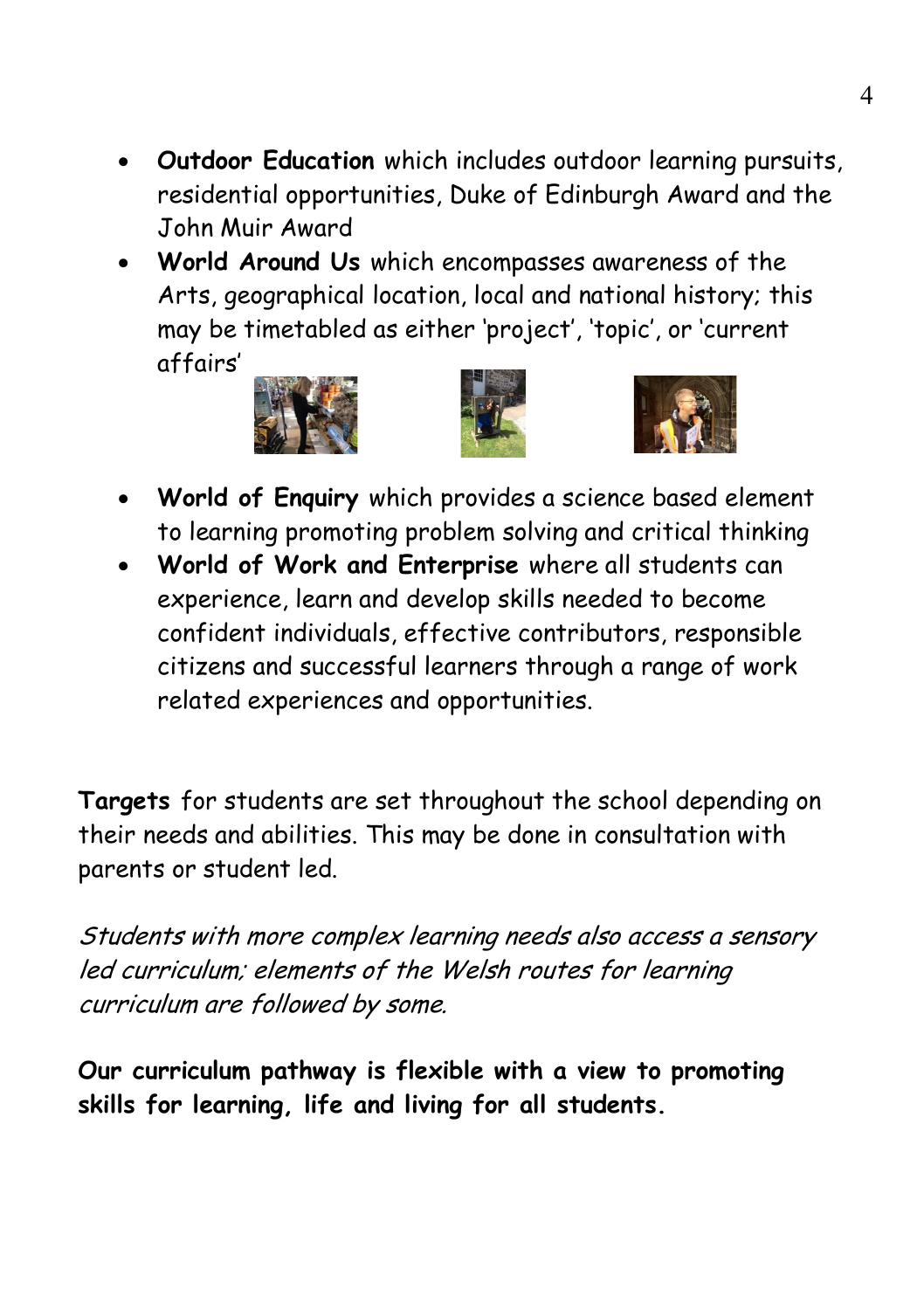# **Accreditations/Awards**

Students are able to access, where appropriate:

- Functional Skills Numeracy (Entry Level 1 upwards)
- Functional Skills Literacy (Entry Level 1 upwards)
- IGNOT ICT (All Levels)
- Duke of Edinburgh Award Bronze and Silver
- RYA (Sailing Trust award)
- NICAS (climbing award)
- BTEC Award in Home Cooking Skills (Level 1 + 2)
- BTEC Award/ Certificate in Work Skills (Entry Level 3)
- BTEC Award in Construction (Entry Level 3 or Level 1)
- Life and Living Skills (Entry Level 1 upwards)
- ASDAN Personal Development Award (Bronze to Gold)
- ASDAN Transition Challenge
- ASDAN Award of Personal Effectiveness (Level 1)
- ASDAN Life Skills Challenge (Entry Level 1 upwards)
- ASDAN Science short course
- National Navigation Award Scheme (All levels)
- St Johns Young First Aider Certificate
- ABC Award in Art, Creative Design and Creative Studies
- OCR Life and Living Skills (All levels)

# **Functional Skills**

Numeracy, Literacy and ICT are referred to as the functional skills and are taught through what are called tool-box sessions. They are also applied and developed regularly throughout the rest of the school curriculum both inside and outside the classroom. These skills are taught and assessed in Entry Levels, Levels and Progression Steps depending on the abilities of the individual students.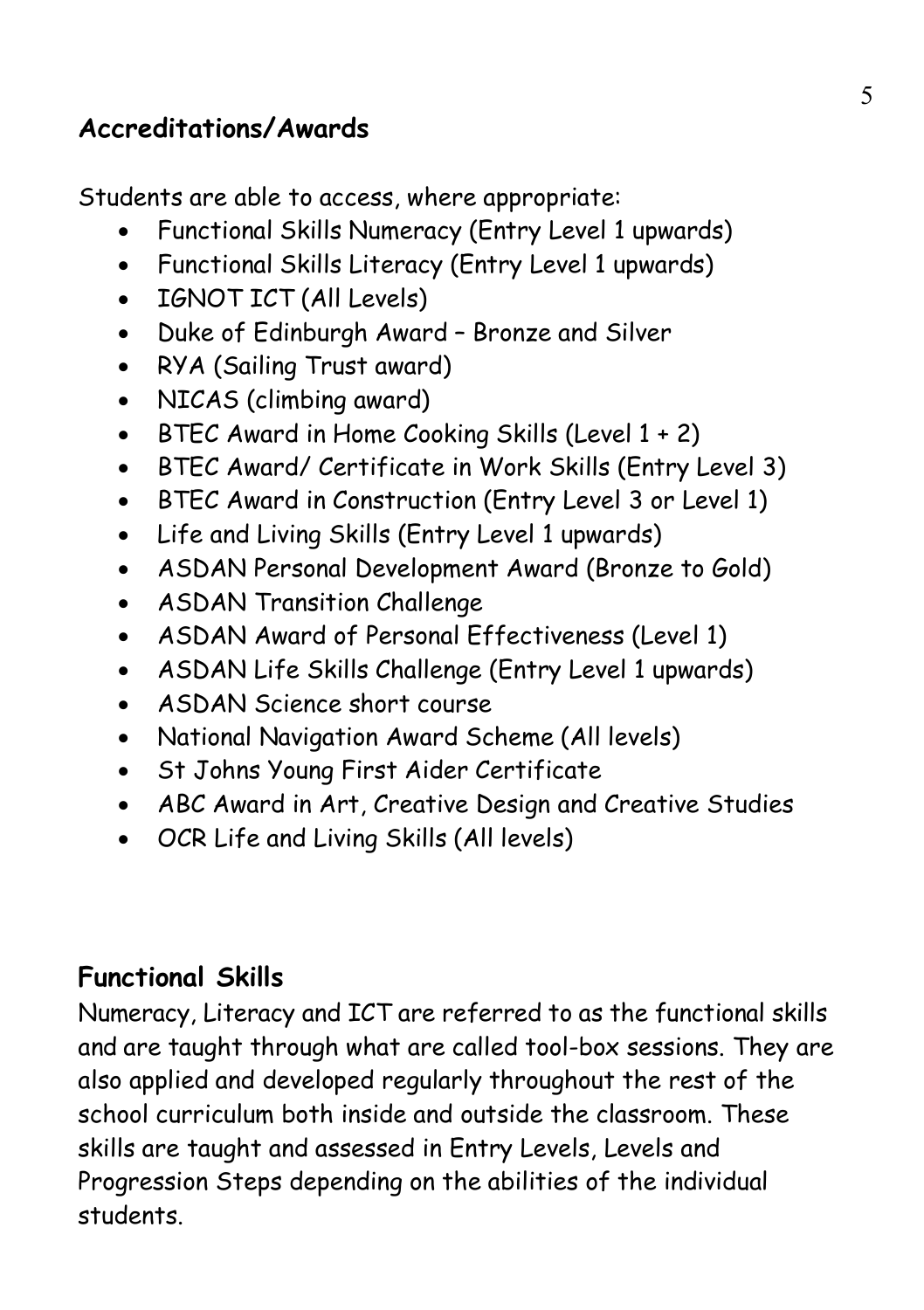The Entry levels and Levels allow a progressive transition into adult education, as this is the system used by the College of Further Education. Progression through these levels is as follows:

Entry Level  $1 \rightarrow$  Entry Level  $2 \rightarrow$  Entry Level  $3 \rightarrow$  Level  $1 \rightarrow$  Level 2

The following table shows a rough comparison between the Entry Levels, Levels and Progression Steps with National Curriculum Levels (NC).

| <b>Entry Levels</b><br>and Levels | National Curriculum Levels (NC) |                   |         | <b>Progression Steps</b> |
|-----------------------------------|---------------------------------|-------------------|---------|--------------------------|
| Level 2                           | NC level EP                     | GCSE              | $5 - 9$ | Step 9/10                |
|                                   | NC Level 7                      | $A^{\star}$ - $C$ |         |                          |
|                                   | NC Level 6                      |                   |         |                          |
| Level 1                           | NC Level 6                      | GCSE              | $1 - 4$ | Step 8                   |
|                                   | NC Level 5                      | $D - G$           |         |                          |
|                                   | NC Level 4                      |                   |         |                          |
| Entry Level 3                     | NC Level 3                      |                   |         | Step 6/7                 |
| Entry Level 2                     | NC Level 2                      |                   |         | Step 5/6                 |
| Entry Level 1                     | NC Level 1                      |                   |         | Step 3/4                 |

# **BTEC Work Skills**

Work Skills is a suite of BTEC qualifications designed to equip students with the essential skills for job success and career development. The main purpose is to develop employability skills. There is a large choice of units at Entry Level 3 and Level 1 that fully reflect the realities of the modern workplace. The qualifications measure employability skills but often these skills are developed using a particular activity or vocational context.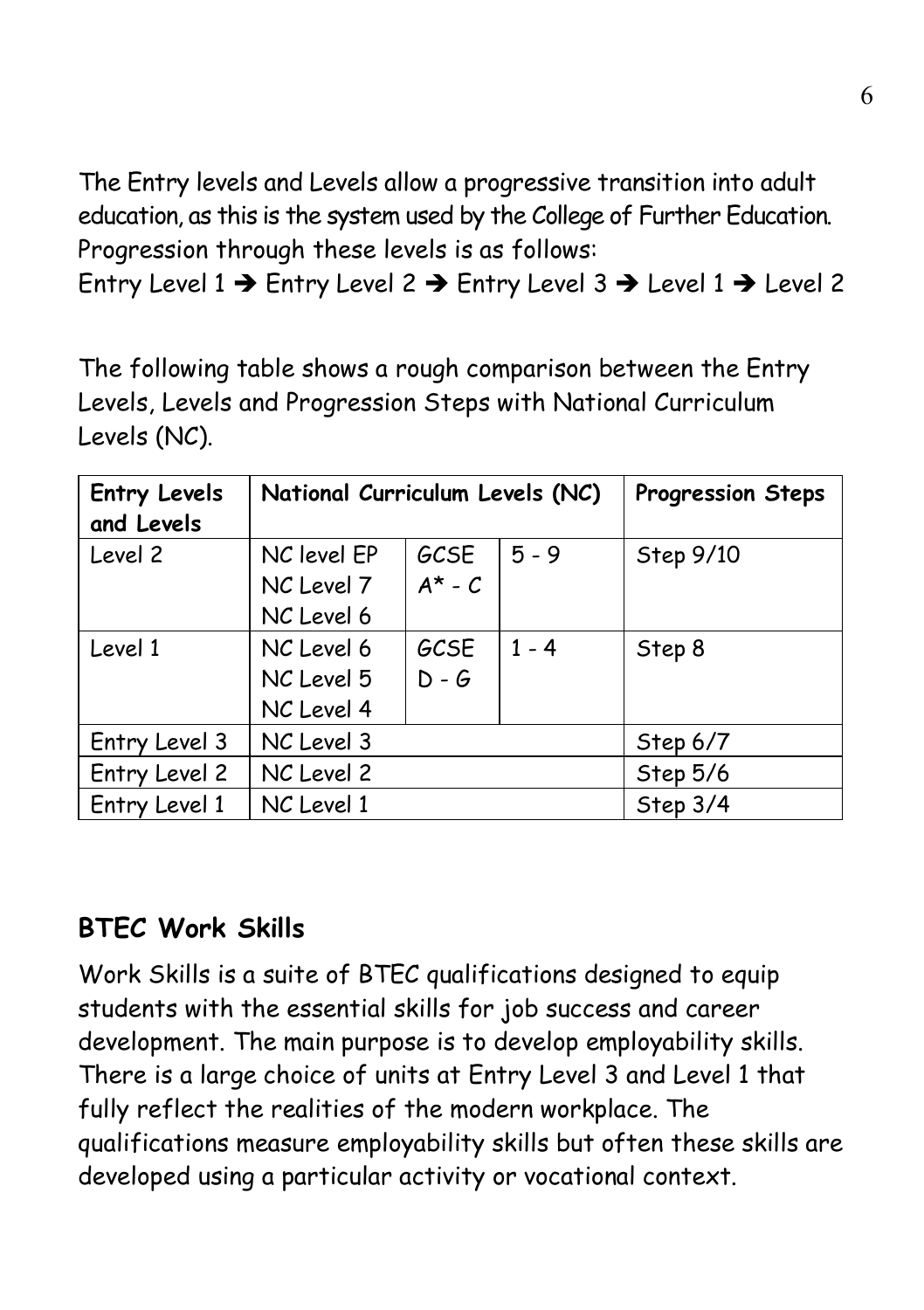Examples of when skills are commonly developed include

- The process of searching for work- "Job Quest"
- Undertaking a group project, for example in Enterprise **Activities**
- Work experience placements
- Money Management
- Health and Safety

# **Le Murier is divided into three departments**

- Middles
- Seniors
- Sensory and Communication

Middles (KS3) (Years 7 - 9) is for students aged 11 - 14. In Middles we take a holistic approach to learning with students grouped according to their educational, social and emotional needs. All students have a tutor group base to build positive relationships with staff and in lower KS3 remain in these groups for Literacy/Maths. In other subject areas, students are supported by a team of specialist teachers. We follow a project themed curriculum with a Humanities or Science focus but is reinforced by being incorporated into other subject areas. In addition to the main curriculum, students have a range of learning opportunities including through lunch/after school clubs, residentials and other enrichment activities. Throughout Middles we aim to help students become more independent, foster positive attitudes towards learning and each other and develop skills for lifelong learning.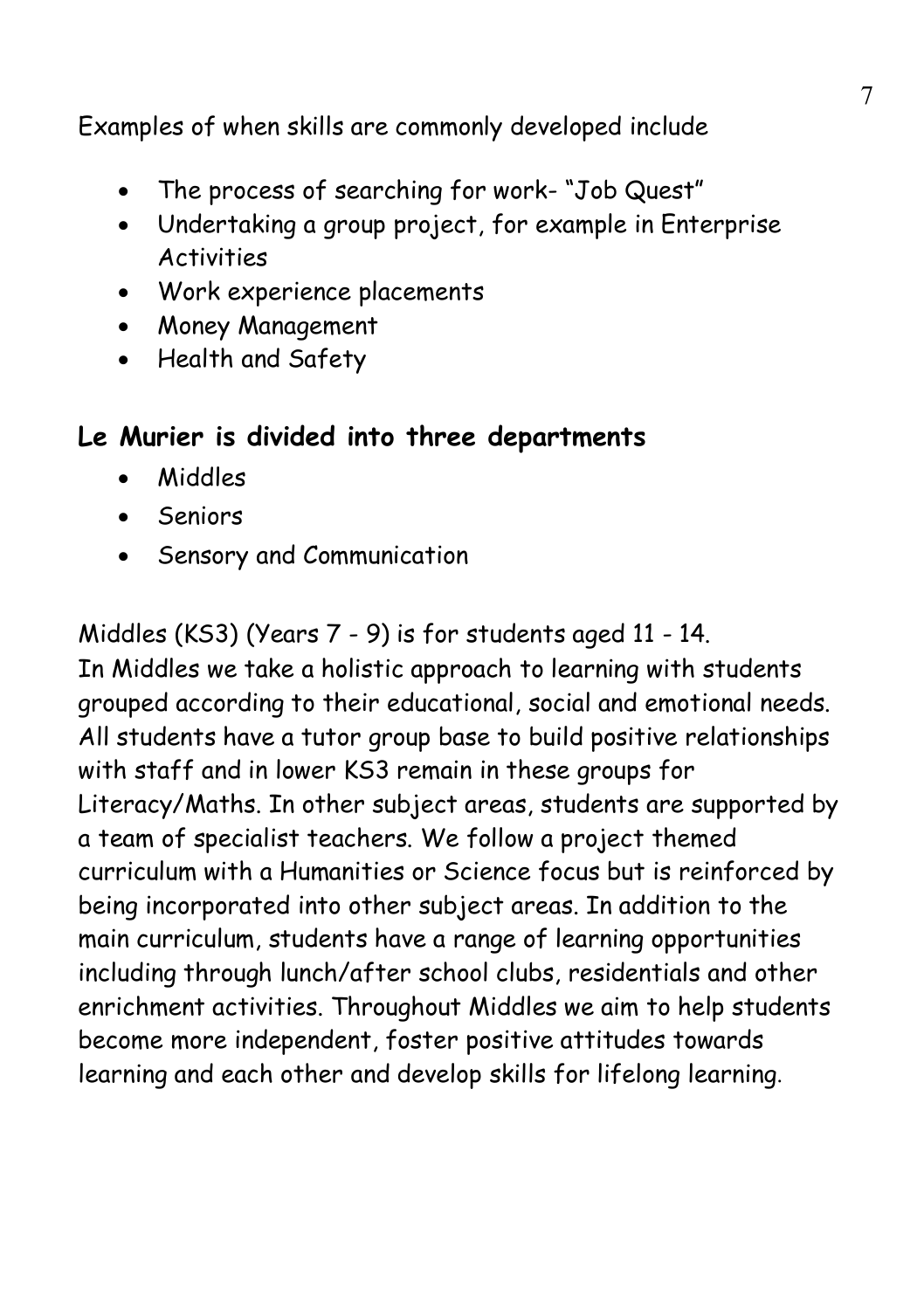The teaching staff who work in this department are: **Mr Harvey (Head of Department)** Christopher.Harvey@lemurier.sch.gg

**Mr Childs** (**overview of KS3 and Deputy Headteacher)**  Kevin.Childs@lemurier.sch.gg

**Teachers** 

Miss Joselin Mr Klement

Miss Mahoney Mrs Pratt

Mrs Walker

Miss Ashton Miss Golland



**Seniors (KS4)** (Years 10 + 11) is for students aged 14-16. Students in this department continue with the functional skills of Numeracy, Literacy and ICT, taking qualifications in these subjects. Students study for a range of other qualifications through the ASDAN and BTEC programmes, as well as having the opportunity to complete a vocational course at College one afternoon a week. There is a focus on enabling the skills needed to transition into adulthood, including Work Related Learning and Life Skills. There are opportunities to complete work experience, the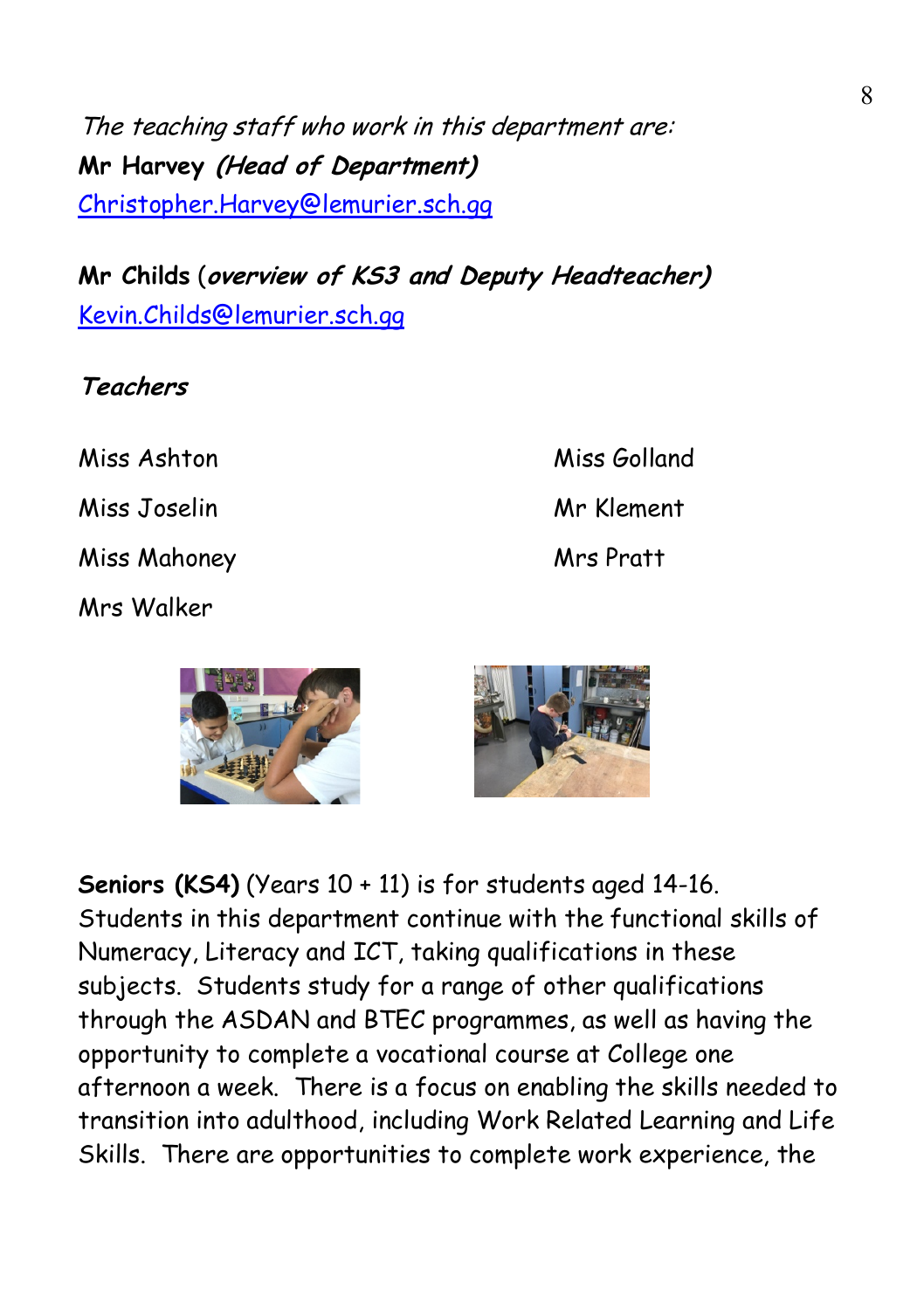Duke of Edinburgh Award, community volunteering and develop enterprise skills.

The teaching staff who work in this department are: **Miss Tostevin (Head of Department)** Emily.Tostevin@lemurier.sch.gg

**Mrs Gillespie** (**overview of KS4 and Deputy Headteacher)**  Morag.Gillespie@lemurier.sch.gg

#### **Teachers**

Miss Bromley Mr Dovey

Mrs Plummer





# **Sensory & Communication (KS3 – 5)** (Years 7-14)

The Sensory and Communication Department sits alongside the Middles and Seniors Departments at Le Murier. Teachers provide education that meets the needs of students with more complex learning, sensory, SEMH, communication and physical needs. The Sensory and Communication Department offers a flexible and bespoke approach to a student centred curriculum, focusing on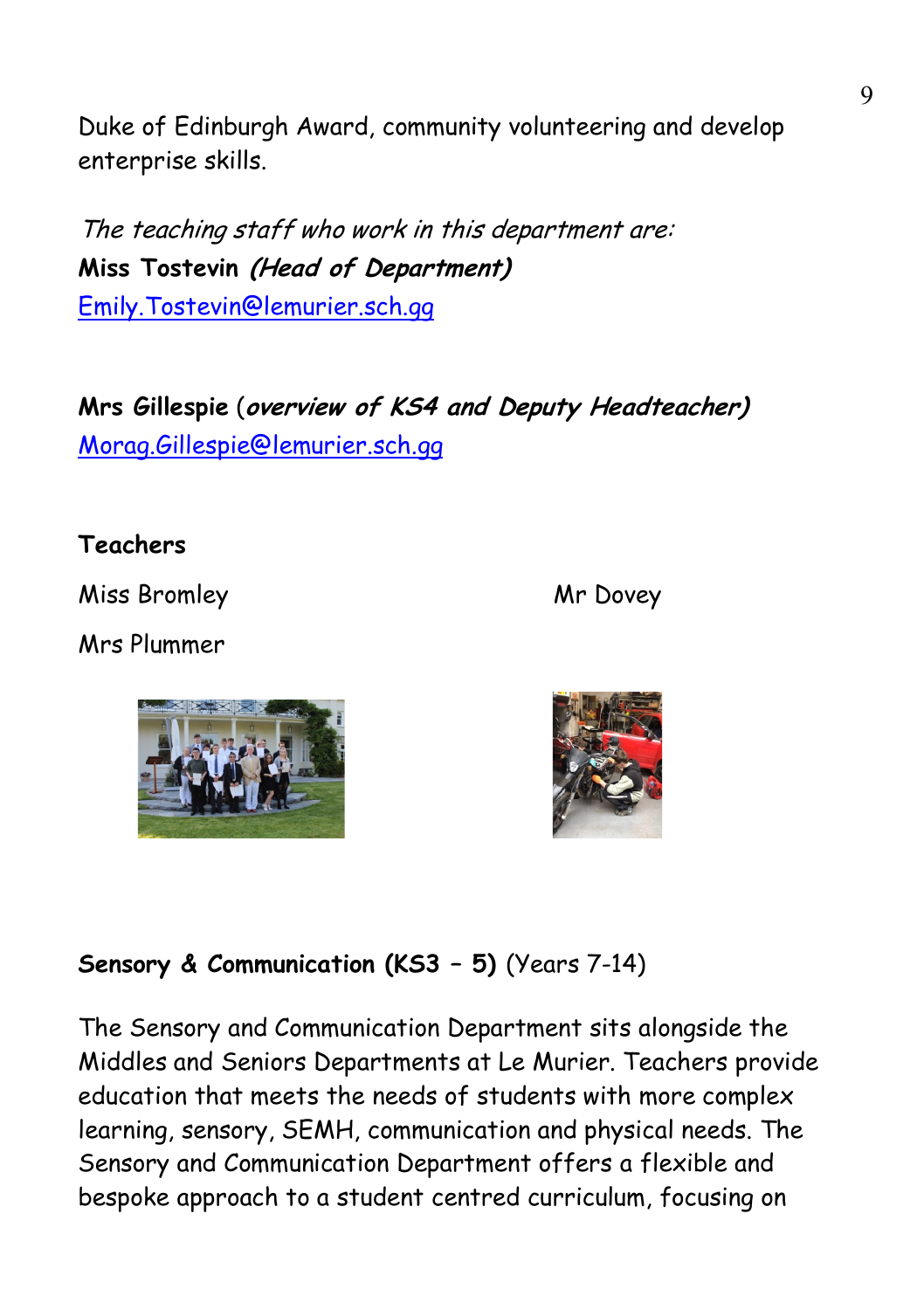skills that matter to this student group and their families. As well as literacy, numeracy and ICT, areas of focus include:

- Developing communication using multi-modal methods
- Choice and decision making while encouraging autonomy and developing a positive sense of self
- Developing social and emotional skills, personal development and positive mental health and well-being (encouraging and supporting self-regulatory behaviours and coping skills, developing tolerance and flexibility, resilience, sensory selfregulation, self-help and independence)
- Movement and body awareness (including the development of fine and gross motor skills and opportunities for osteopathy, yoga and hydrotherapy, climbing, swimming and outings into the community.)

Skills are taught through a variety of activities which are embedded in meaningful real life contexts which can be taken through into family life at home, into the community and ultimately into adulthood.

Teaching methods that support learning and development may include Picture Exchange Communication System (PECS), visual schedules and work systems, principles of TEACCH, objects of reference, sensory diet, Signalong, Intensive Interaction, sensory stories and Attention Autism.

The department is split into groups according to their needs. Multidisciplinary input is sought for assessment, the setting of objectives and joint classroom working.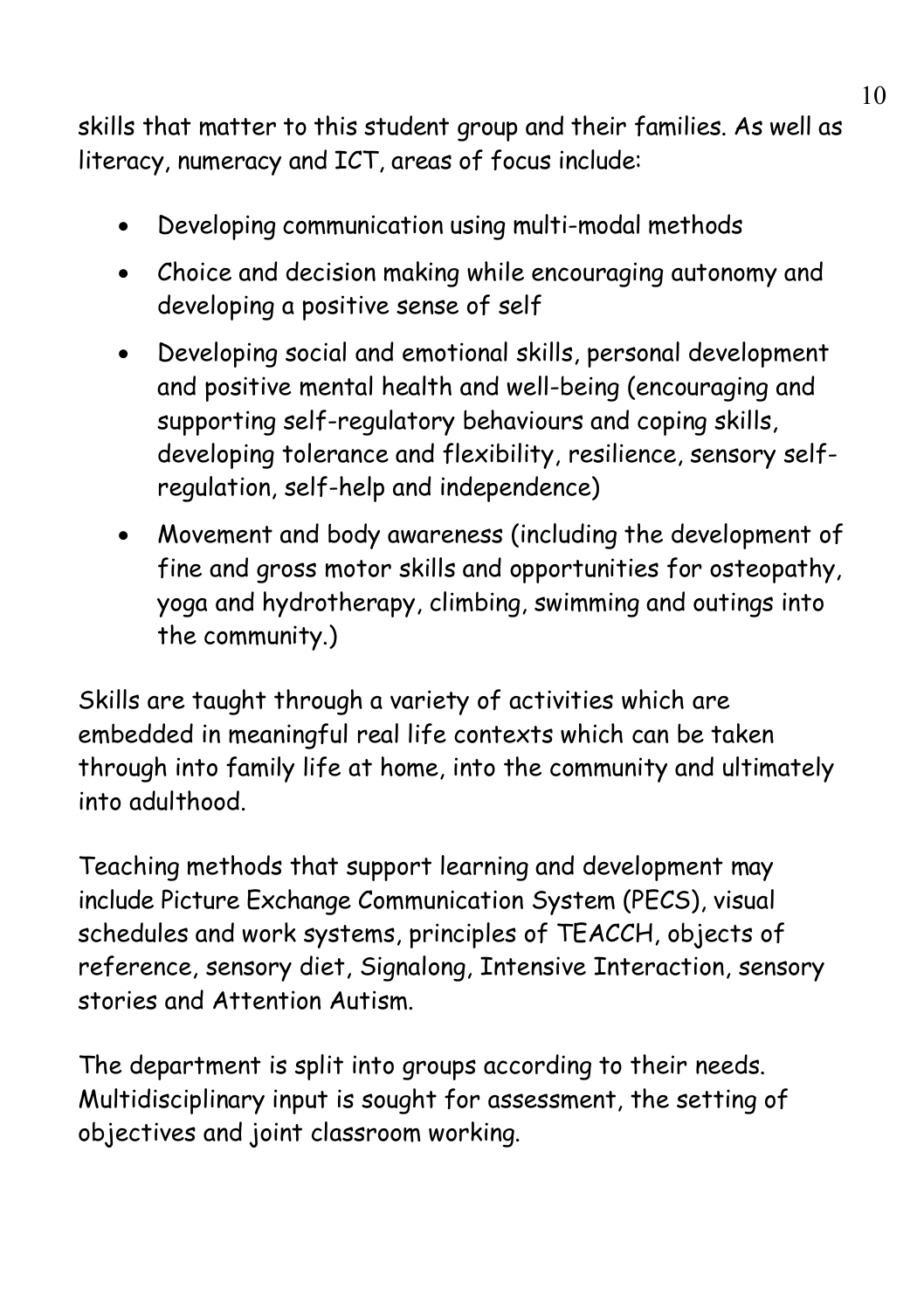The teaching staff who work in this department are: **Mrs Cohen (Head of Department)**

Laura.Cohen@lemurier.sch.gg

**Miss Collier** (**overview of S + C and Headteacher)**  Headteacher@lemurier.sch.gg

**Teachers**

Mrs Brown Miss Moore Mrs Ozanne







**Other Staff in the School** 







**Miss Collier Mr Childs Mrs Gillespie**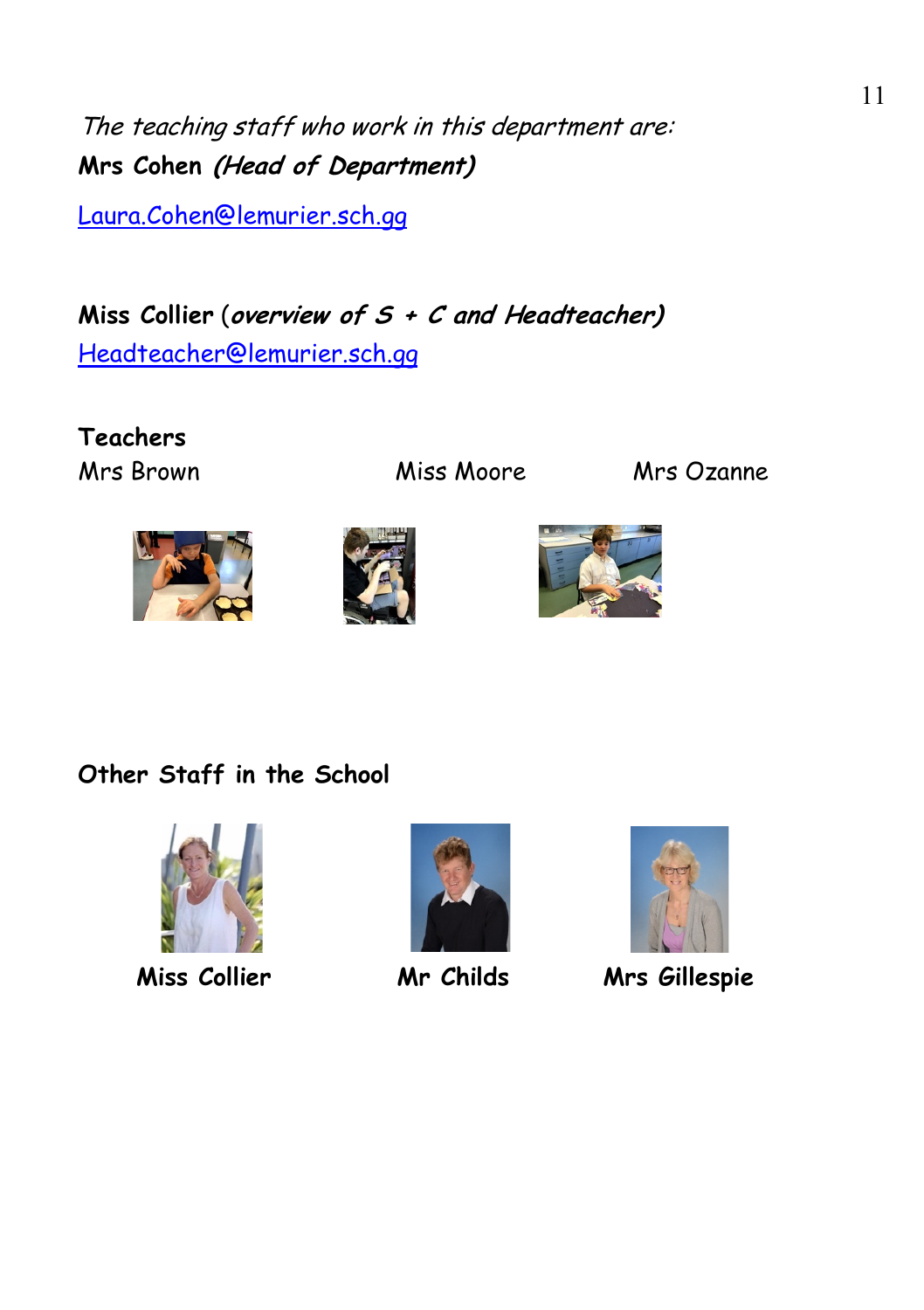# **There are a range of staff who work across Le Murier in various roles:**

| Miss Collier      | Headteacher                            |
|-------------------|----------------------------------------|
|                   | headteacher@lemurier.sch.gg            |
| Mr Childs         | Deputy Headteacher                     |
|                   | Kevin.Childs@lemurier.sch.gg           |
| Mrs Gillespie     | Deputy Headteacher                     |
|                   | Morag.Gillespie@lemurier.sch.gg        |
| Mr Dovey          | Teacher responsible for Outdoor,       |
|                   | Residential and Off-Site Learning      |
| Miss Richards     | Coordinator ICT and Digital            |
|                   | Competency                             |
| Mrs Alderton      | <b>School Administration Assistant</b> |
| Mrs Hunt          | <b>School Administration Assistant</b> |
|                   | office@lemurier.sch.gg                 |
| <b>Mrs Martin</b> | <b>School Administration Assistant</b> |
| Mrs Bradley       | <b>School Administration Assistant</b> |
| Mr Evans          | UQ Lecturer in CDT                     |
| Lisa Eyre         | <b>School Nurse</b>                    |
| Mrs Eagles        | LSA (cookery)                          |
| Mrs Assif         | Lunchtime Supervisor                   |
| Mrs Murphy        | Lunchtime Supervisor                   |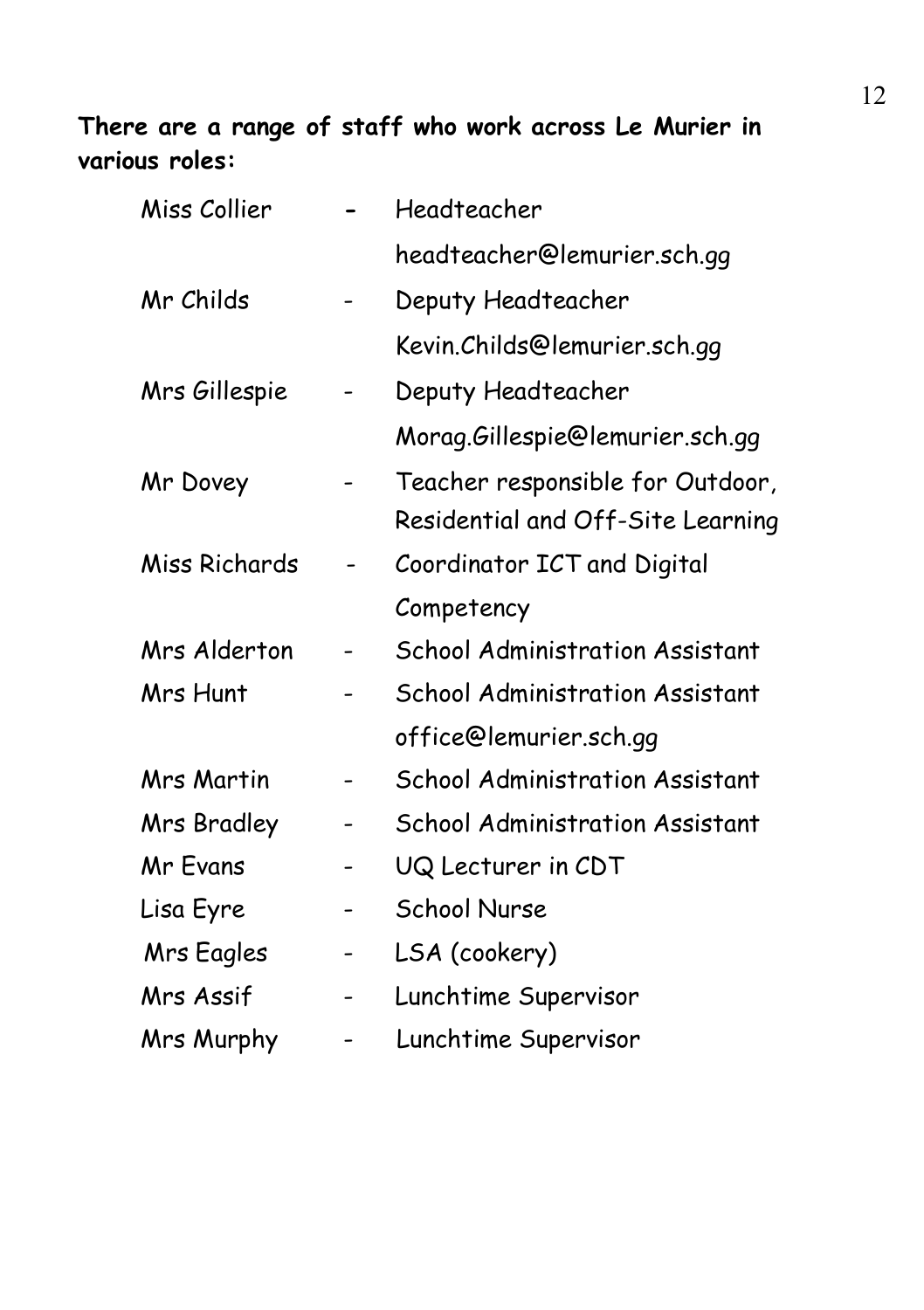#### **Learning Support Assistants (LSAs) working across Le Murier are:**

| Miss Alves        | Mr Barnett         | Mrs Bourgaize   |
|-------------------|--------------------|-----------------|
| Miss Brehaut      | Mrs Childs         | Mrs Copperwaite |
| Mrs Cranch        | <b>Miss Davies</b> | Mr Ellis        |
| Mrs Gallienne     | Mrs Glendinning    | Mrs Green       |
| Mrs Greening      | Mrs Harris         | Mr Hunter       |
| Mr Klein          | Mrs Le Huray       | Miss Lovell     |
| Mrs Mathews(LSA2) | Mrs Nicolle (LSA2) | Miss Norman     |
| Mrs Oliver        | Mrs Palfrey        | Mr Reid         |
| Mr Robilliard     | Mrs Saunders       | Mrs Selvidge    |
| Mrs Shier         | Mrs Smith          | Mrs Torode      |
| Mrs Ware          | Ms Watt            |                 |

Teachers and support staff from the Service for the Hearing Impaired and Visually Impaired are based at Le Murier and work across all schools in Guernsey and Alderney.

# **There are a range of staff who work across Baubigny Schools:**

| Mr Harris   | Schools Administrator |
|-------------|-----------------------|
| Mr Alderton | Premises Manager      |
| Mr Smart    | <b>Head Caretaker</b> |
| Mr Thacker  | Assistant Caretaker   |
| Mr Jeffreys | Assistant Caretaker   |

Other technicians, caretakers and cleaners also work across the site.

**The School Nurse** (Lisa Eyre), works alongside the school staff to support all children to address medical and pastoral needs and medication. She supports and liaises with parents about any issue relating to the child's health, well-being and development. These can include behaviour difficulties, continence, diet, sleep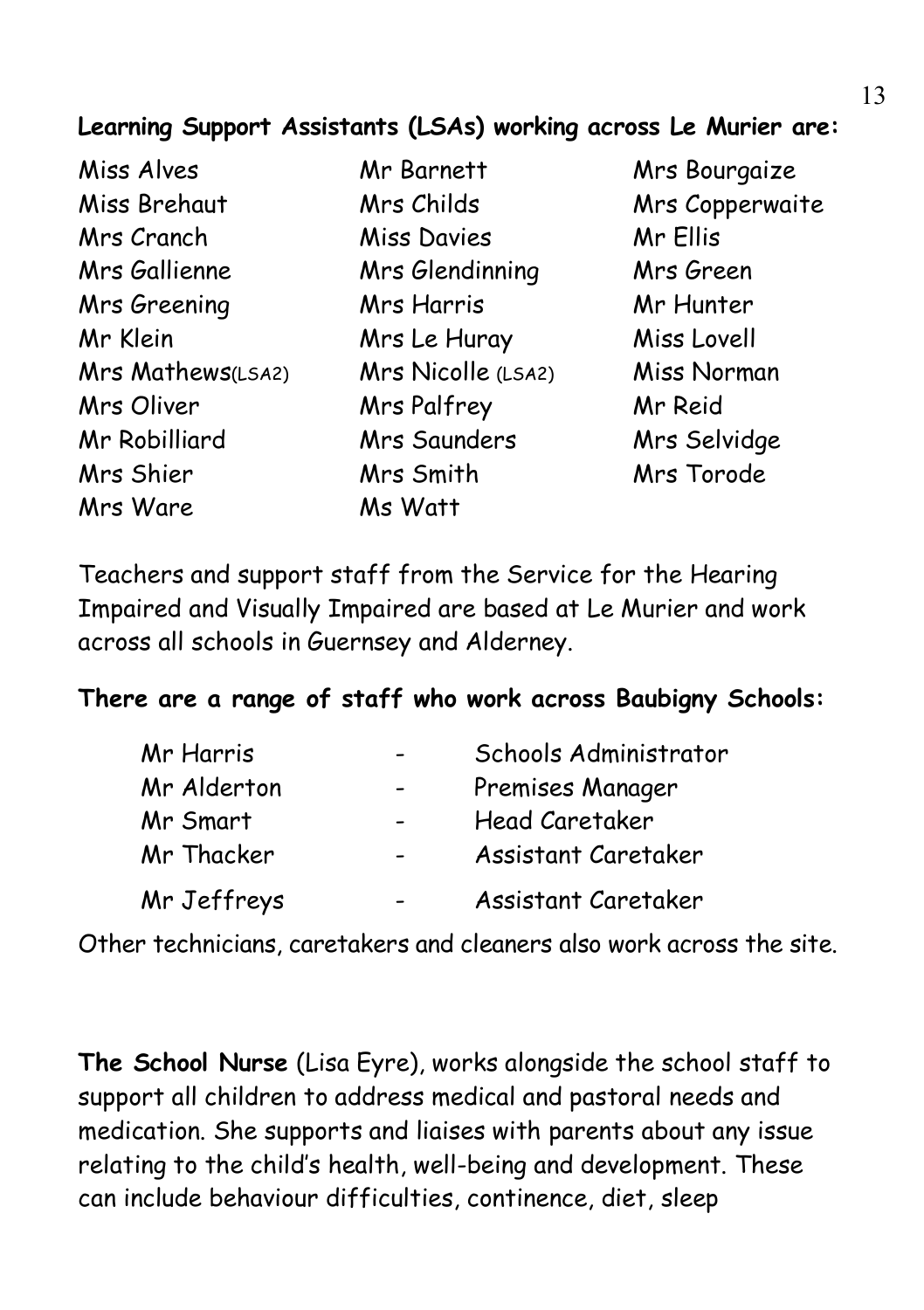management, emotional and mental well-being and development of self-help skills. Depending on the needs of the child, the school nurse will work with, and can refer to, the Speech and Language Therapists, Physiotherapists, Occupational Therapists, Audiology, Ophthalmology, Paediatrician, Clinical Psychologist, CAMHS, Positive Behaviour Support (PBS) and Special Needs Social Workers, as well as additional support agencies in the community such and the HUB and the Sport's Commission.

If your child has specific needs, the School Nurse must be informed using the medical details form included in the "New Student Pack" which you will receive before your child starts at Le Murier. This will enable us to discuss their health needs with a view to formulating an appropriate plan of care which will ensure your child's needs are being met whilst at school. These are updated yearly.

If your child requires medication during school time, this must be brought in the **original box** which should have the **prescription label showing, student's name, date of birth,** and the **dosage instructions on it;** otherwise we are unable to give your child their medication. A consent form must also be signed and is available from school or from our website. Medication consent forms are required annually for prescription drugs.

All medicines are locked away and will be administered when necessary by the school nurse or an appropriately trained member of staff.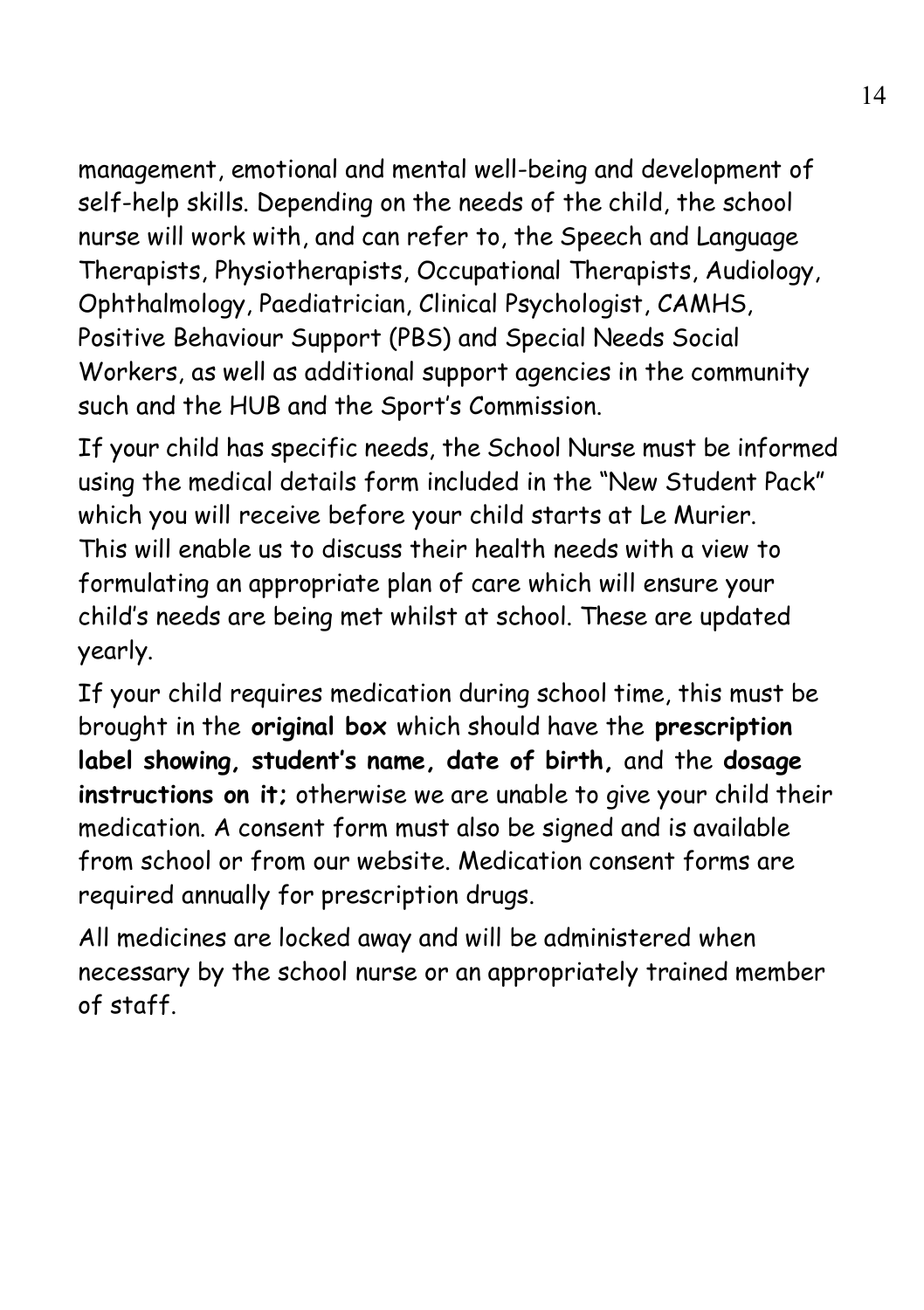# **Student Voice/School Council**

Le Murier values the students' voice and student participation is important to school improvement. We have representatives at the Youth Forum and our School council meets weekly to discuss ideas and participate in decision making across and beyond the school. The council is elected by the students for the students. All Le Murier students are encouraged and supported to have a voice. Le Murier has achieved the Bronze RRSA (Unicef UK Rights, Respecting Schools Award) and the student voice in relation to their rights is promoted throughout.





# **Learning Outside the Classroom, Residentials and the Duke of Edinburgh Award**

Throughout the students' time in school they will have the opportunity to take part in residential experiences and for some the bronze and silver level of the Duke of Edinburgh Award Scheme The expedition section taking place in either in Guernsey or further afield. We would



seek parents' support in encouraging all students to participate in these as they are important elements of the curriculum and are key to developing independence, positive attitudes and social skills. They also help to develop successful learners, confident individuals, responsible citizens and effective contributors.





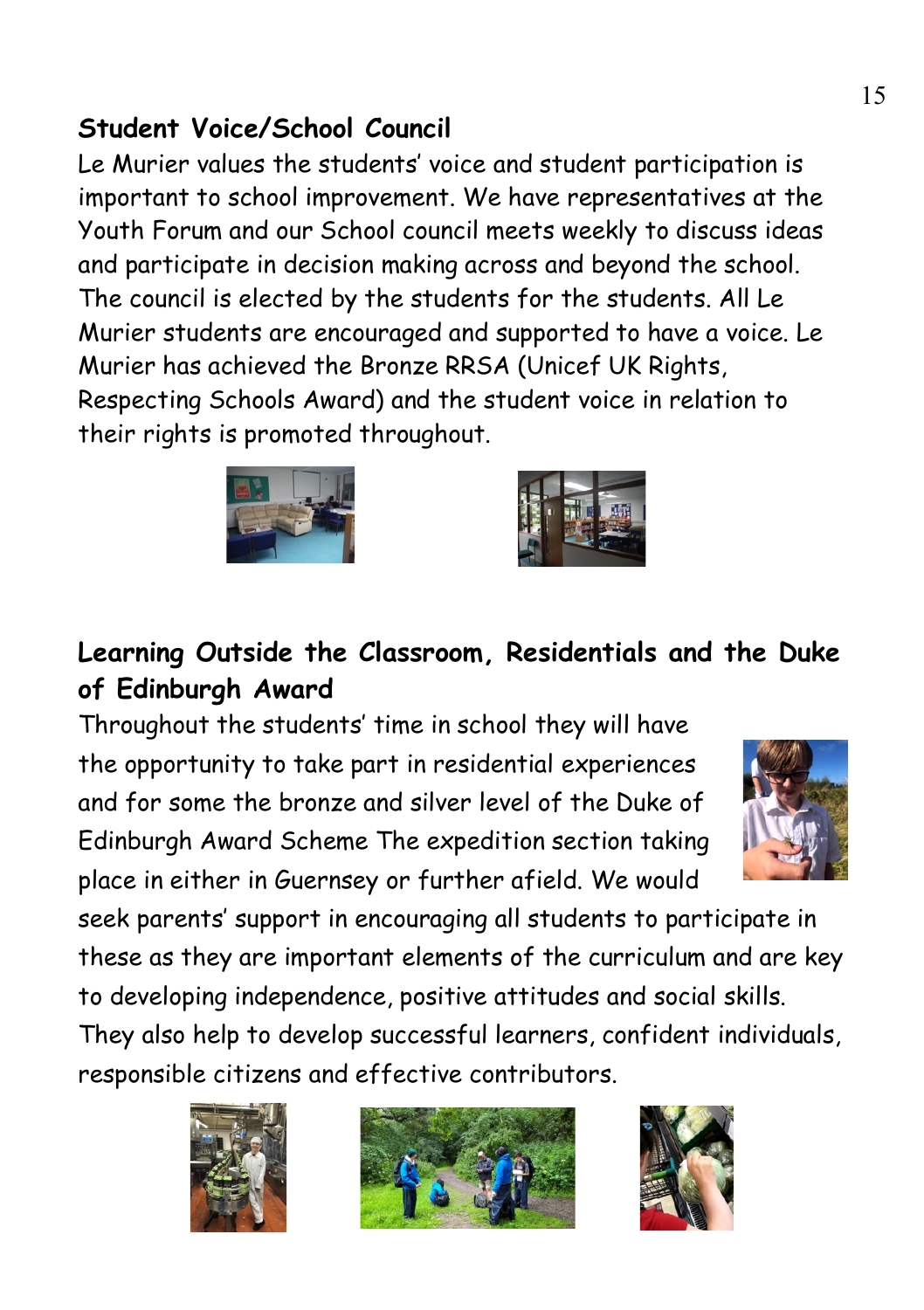# **House System**

Baubigny Schools have a house system which is as follows:

**Brecqhou** – Blue **Jethou – Yellow Lihou** – Red

All students will be placed into one of these houses. They will be used for a range of activities throughout the year including Sports Days, Swimming Galas, House Games and Learning Challenges. Points are achieved by the students for taking part in the sports events.

# **School Uniform**

School uniform is available from Fletcher Sports, Podgers, Game Changers and Shoestring.

# **Middles and some students in Sensory and Communication Years 7-9 (Key Stage 3)**

White polo shirt with Baubigny crest – white shirt optional Grey V-neck pulloverwith Baubigny crest Black trousers/skirt/ culottes Black shoes, (**NOT** trainers, plimsoles or ballet pumps) Velcro is allowed Blazer (optional) Tie (optional) – purple

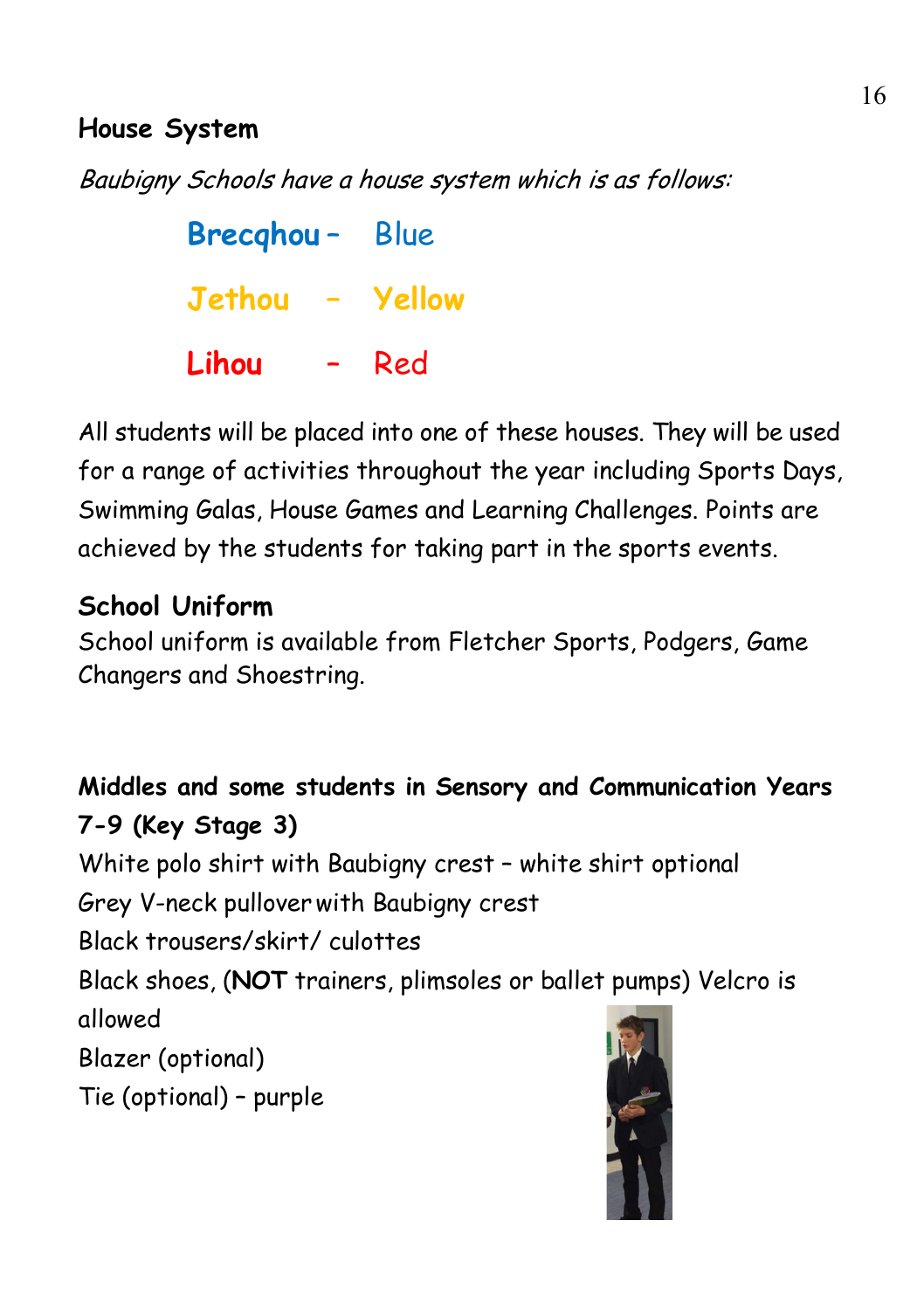**Seniors and some students in Sensory and Communication Years 10 + 11 (Key Stage 4)** White shirt/blouse or White polo shirt with Baubigny crest School tie – black with purple or purple with a stripe (normal or clip-on) to be worn with shirt Grey V-neck pullover with Baubigny crest Black trousers/skirt Black shoes (**NOT** trainers, plimsoles or ballet pumps) Blazer (optional)

# **Years 12-14 (Sensory and Communication)**

Smart casual (no uniform)

# **It is our aim to make sure that all students' needs are accommodated regarding uniform therefore please contact the Headteacher directly if necessary**

Students may wear a watch and one stud earring in each ear and these must be removed for PE and swimming. No extreme hair styles or colours are accepted.

Nail polish or other jewellery is **NOT** allowed. Year 10 and Year 11 students attending the Hair and Beauty Link course at the College of Further Education are allowed to wear nail polish (if applied on the course) for two days.

Make up is not allowed to be worn in year 7 – 9

Discreet make up may to be worn in years 10 – 14

Aerosol deodorants are NOT allowed for health and safety reasons as well as medical consideration for some students.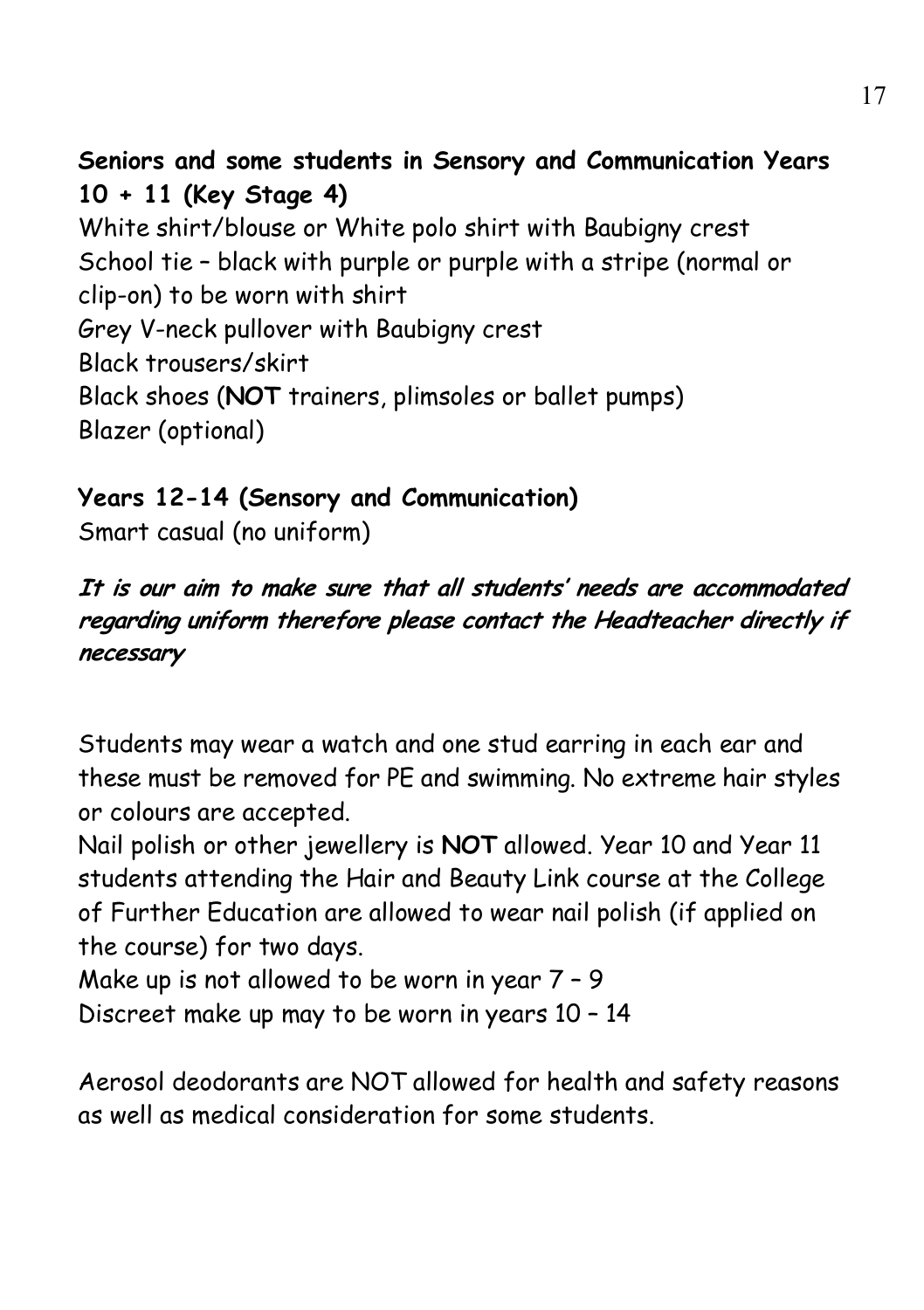# **All Students**

**PE kit**: black polo shirt, black shorts or black skorts Black sweatshirt with logo PE shoes – white soled and non-marking. Plain, black swimwear (above the knee for boys), towel. Optional black tracksuit Optional waterproof jacket A towel is also needed for showering after P.E.

# **All items to be named please.**

At school we have a second-hand uniform rail. Please feel free to request to view and then take items that are needed. Donations are welcome.

# **Day at Le Murier**

| Staff begin supervision in the playground |
|-------------------------------------------|
| Registration/Tutor/Assembly               |
| Lesson 1                                  |
| Lesson 2                                  |
| Morning Break                             |
| Lesson 3                                  |
| Lesson 4                                  |
| Lunch time                                |
| 12.25 - 12.55 - first sitting             |
| 12.55 - 1.25 - second sitting             |
|                                           |

Students eat in our hall or can go to the Baubigny Schools' cafeteria during their lunch sitting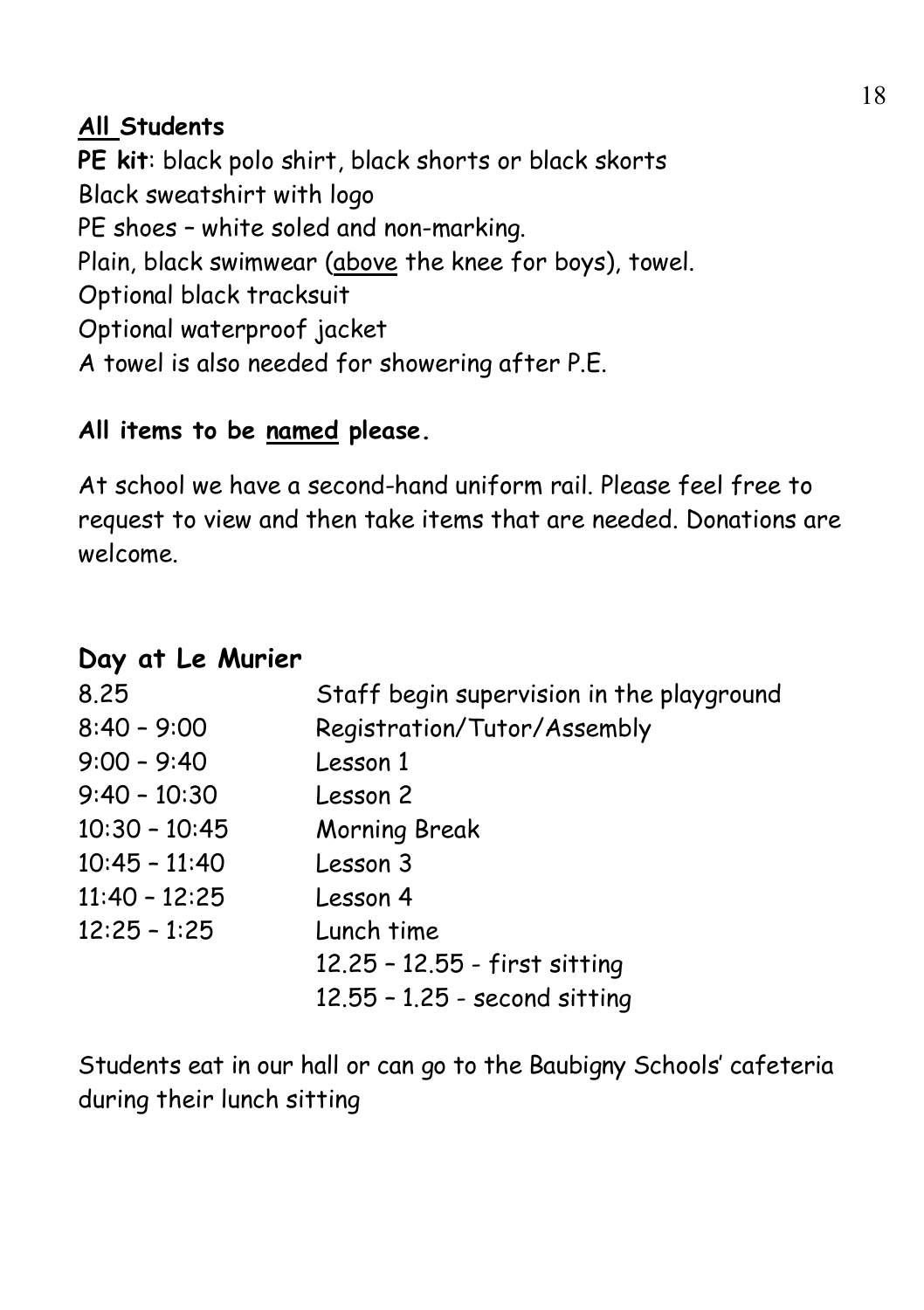| 1.25          | Afternoon registration |
|---------------|------------------------|
| $1:30 - 2:15$ | Lesson 5               |
| $2:15 - 2:55$ | Lesson 6               |
| 2:55          | Time to go home        |

# **Lunchtime arrangements**

Most students bring their own lunch which they eat in the school hall or in the outside dining area, weather permitting. Students can also use the joint dining areas in Baubigny Schools cafeteria where students and staff can buy refreshments and / or lunch. Hot food purchased in the cafeteria may **not** be taken outside the cafeteria to be eaten, unless it is in a sealed container

We do encourage the students to think about what they eat and drink each day. Hot food can be brought to school in thermal containers (but we cannot heat up food to be eaten in the hall due to safety regulations).

We would encourage the students to include a piece of fruit for their break or lunch. Squash is available at 10p per cup; fizzy drinks are not allowed.

# **If your child is to leave school at lunchtime, permission is needed in writing from the parent/carer.**

Arrangements can be made for students with special dietary requirements so please note these on the medical sheet or let the school know of any dietary or allergy needs.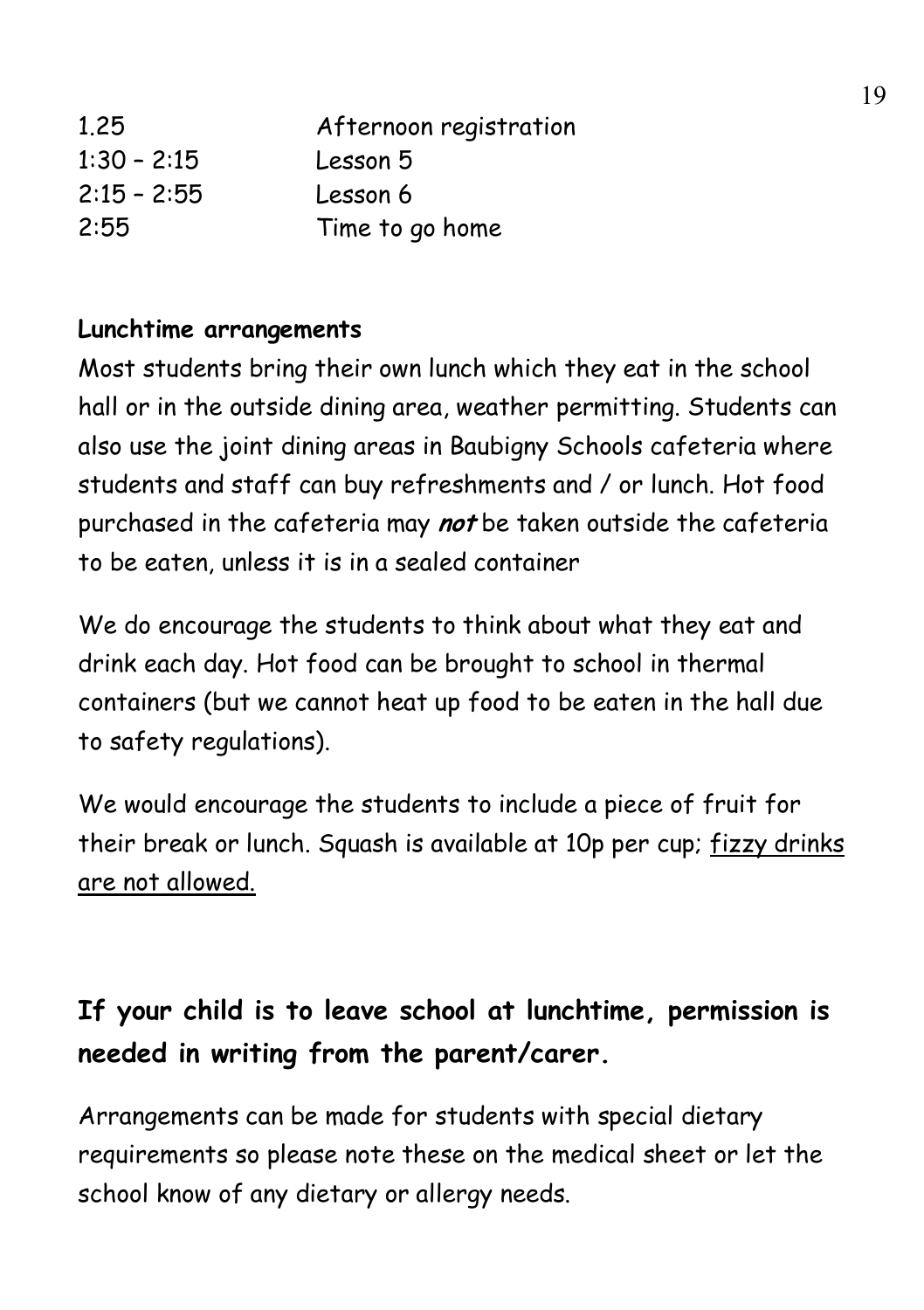During each lunchtime students spend half an hour at a chosen activity, this might include: quiet games, computer games, CDT, gardening, swimming, sports, keep fit, drama and choir, sewing, drawing, painting, reading, climbing, homework club or construction.





# **Transition**

Le Murier is committed to supporting all students through their time at school and transition on to their future life and each student has an annual review. Year 6 students are supported and transitioned into Le Murier by the Head of KS3 or Deputy Head and Head of Sensory and Communication or Headteacher where appropriate; this process starts two terms prior to entry to school. There is a transition between Middles and Seniors and this process starts in Year 9. There is also a transition process to help students leave school and move onto their next stage. This will take place over a year and for those students who need very bespoke packages, this transition process can be longer. This is supported by the Head of KS4 or Deputy Head and Head of S & C or Headteacher.

We appreciate that not all students can conceptualise or clearly communicate their long-term goals. Where this is the case, the views, wishes and aspirations of parents and carers will be considered as being expressed on behalf of the student.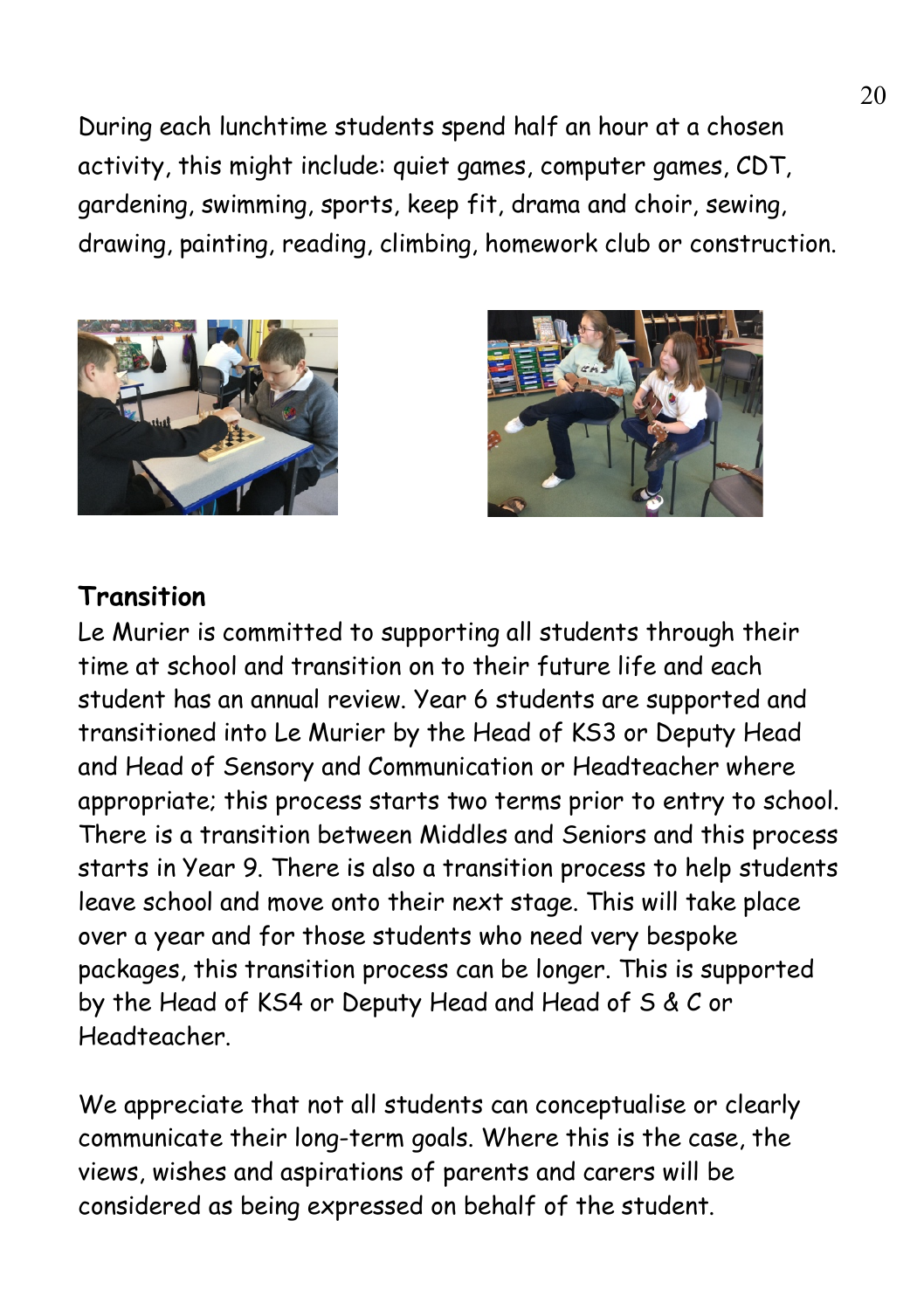# **School Equal Opportunities**

As a school we will actively offer equality of opportunity to all students and staff regardless of any categorisation in respect to disability, age, race, gender, faith, sexual orientation, social class or marital status.

# **Visiting Professionals**

**The HSC Child Development Team** for young people with learning difficulties provides support from Clinical Psychologists, Social Workers, Speech and Language Therapists, Occupational Therapists, Physiotherapists, Paediatricians, Positive Behaviour Support and Nurse Practitioners. Visits may be timetabled for individuals or group sessions. These professionals advise parents, carers and staff, and devise and deliver with teachers and learning support assistants, programmes to help manage students' therapeutic needs.

Teachers and support staff from the **Service for the Hearing Impaired and Visually Impaired** work regularly with those students who require their assistance and provide guidance, advice and support for class teachers. These staff are based at Le Murier but are peripatetic workers across all schools on island and Alderney.

# **Teacher responsible for the Hearing Impaired - Neil Oaten Teacher responsible for the Visually impaired – Nancy DeVoe**

Students are referred into these services by either the school or the school nurse. Parent, teacher or child can request a referral. Parental consent is needed for all.

A **Librarian** from the Guille-Alles Library visits school frequently, and works with a range of students and holds a lunchtime library club on a Friday.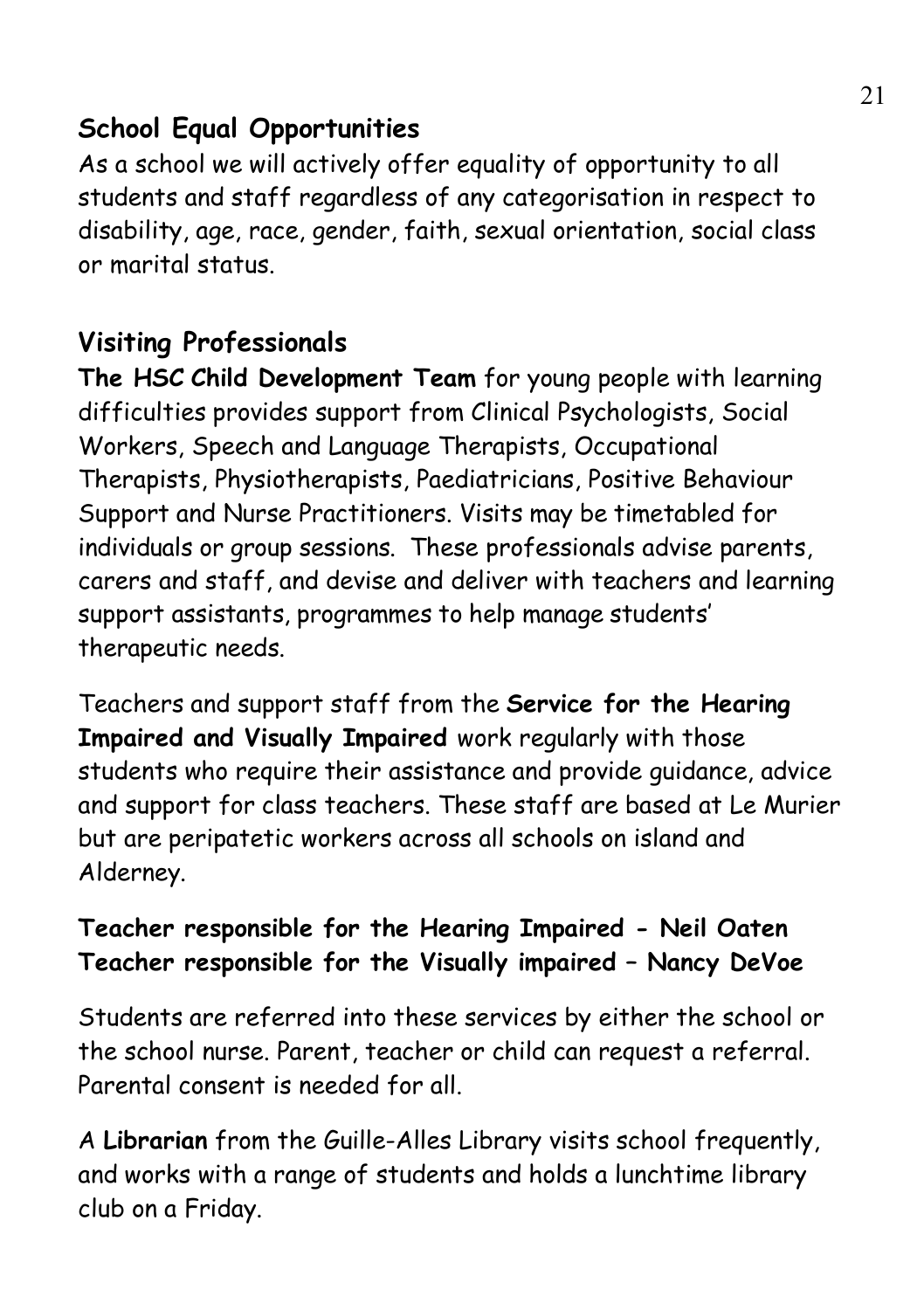Our link **School Educational Officer,** Dave Stumpf, at the Education Department, provides advice and support to the school.

The **Educational Psychology Service** (E.P.S) contributes towards assessments and in planning strategies with teaching staff to meet students' needs and overcome any barriers to learning. Charlotte Friel is the link Educational Psychologist. Formal assessment for placement is co-ordinated through E.P.S.

**CAMHS** are a child and mental health service with Psychiatrists, Psychologists, and Nurse Practitioners; the School Nurse can refer a student where appropriate.

The **School Attendance Officer,** (Kirsty Furley) may also be called upon for support and parent liaison for unexplained periods of absence or school refusal.

# **Other Agencies**

Close working relationships have been developed with relevant professionals to aid transition into adult life including Adult Services, St Martin's Centre, Guernsey Careers Service and the College of Further Education.

# **A Few Rules**

One of our rules in Le Murier is that **everyone should respect people and property**, and here are a few arrangements which will help with this.

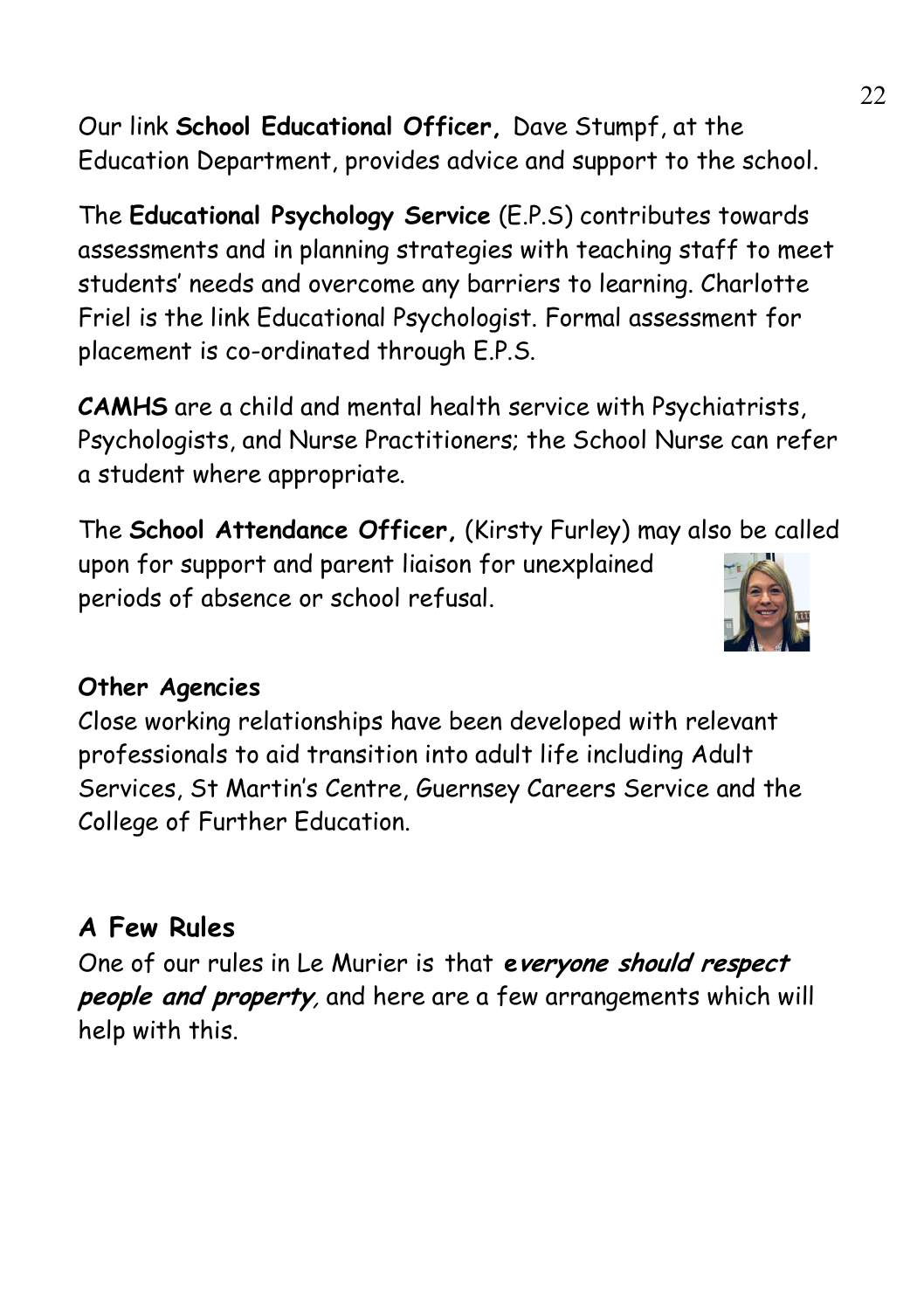#### **Absence arrangements**

If your child is absent, please telephone school **by 9:00 am** each day to tell us why. If your child has had sickness and/or diarrhoea they must stay at home for 48 hours after the last episode of sickness or diarrhoea.

If you want to take your child out of school during term time for reasons other than illness, for example a wedding or holiday, parents need to write to inform the Headteacher. This will be classed as unauthorised. Please remember that **every** school day is important.

#### **Showering**

Students are expected to shower after P.E., therefore, they must bring named towels etc. as well as their P.E. kit.

# **Mobile Devices**

These may be brought into school but all students are asked to turn their devices off and lock them in their lockers during the school day. This includes mobile phones.

# **Accidents**

Accidents involving personal injury are always reported to the Head or Deputy Headteacher. Medical advice will be sought from the School Nurse, who will contact you to discuss the situation. An accident form is completed as part of the process.

In a medical emergency, the school will immediately contact hospital services. The student's parents and medical practitioner will be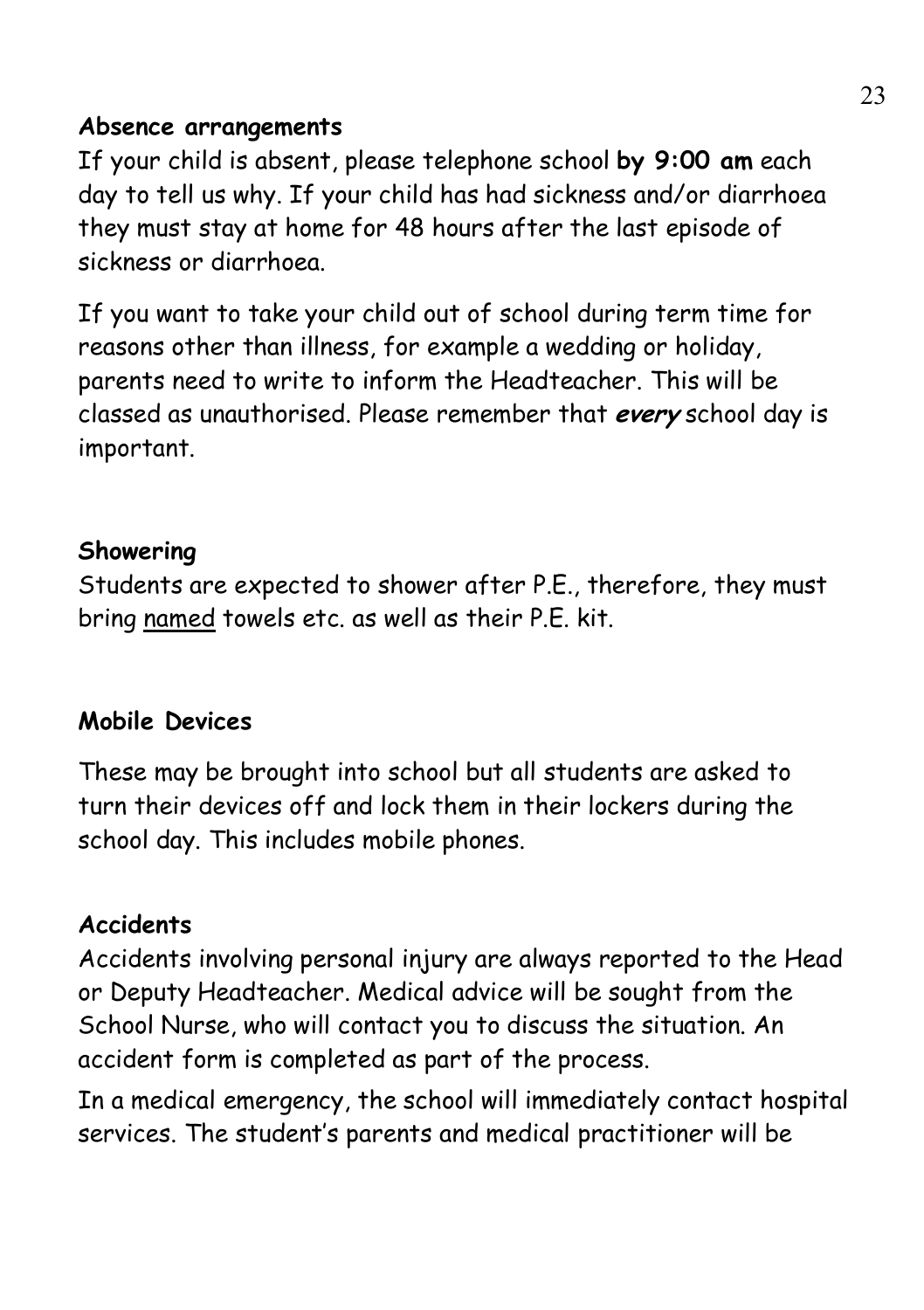advised of this action as soon as possible. (It is vital that school is in possession of **up-to-date primary and secondary contact telephone numbers.)**

Accidents requiring any medical attention which occur on school site or during an off-site activity are reported to the Education Department via the accident/incident form mentioned above.

# **Fire Drill**

The buildings are protected by the latest smoke sensors and automatic fire doors and there are ample, clear, emergency signs. Fire drills are practiced on a regular basis, usually termly.

There is a **Fire Safety and School Evacuation Policy.** In order to comply with Fire Safety regulations, it is important that all visitors speak to the Administration Assistant on arrival at school, and sign the visitors' book, and sign out on leaving. This is especially important if you are either collecting your child or returning them to school mid-session. Students also need to use the sign in book if arriving late, leaving school or returning at any point throughout the school day.

# **Behaviour**

Le Murier is committed to developing and promoting appropriate socially acceptable behaviour. Our strategy is to promote positive self-esteem and confidence.

Unacceptable behaviour will be discussed with a student with a view to finding a resolution and in some cases may lead to the student missing an activity they value. Triggers for the behaviour are worked at and where appropriate behaviour plans are put in place to help support the student moving forward. Continued unacceptable behaviour is then monitored and addressed by considerable counselling by teachers, school nurse if appropriate and parents will be asked to support work done in school. All staff are trained in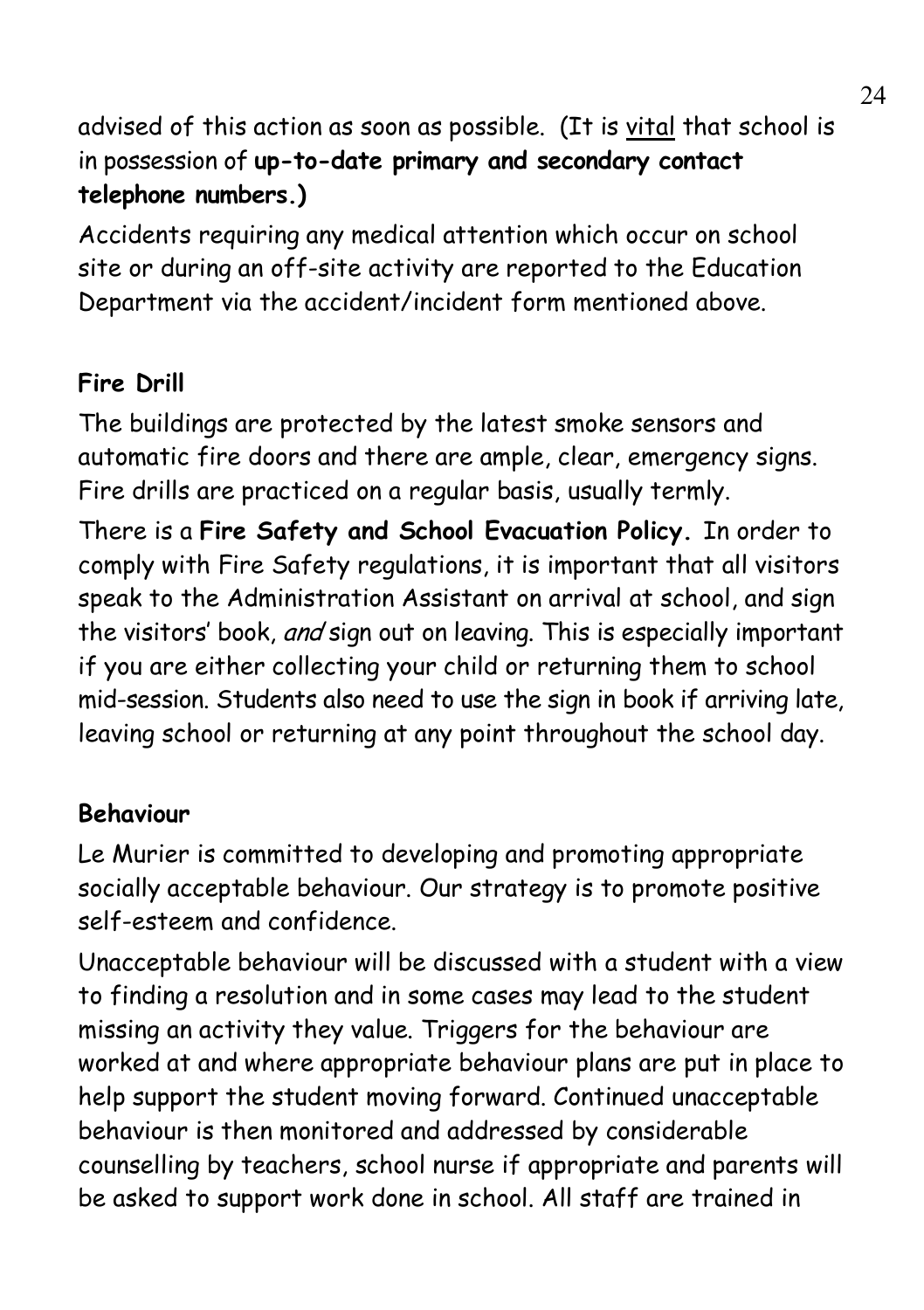"Team-Teach" de-escalation techniques, a positive way of managing behaviour. Some students have positive handling plans (PHP) which are agreed and shared with parents. Others may have support plans promoting effective ways of working with an individual.

**Bullying is not tolerated and all incidents are followed up by staff. If you feel that your child has been bullied please contact the school immediately.** 

Our students, through the **Student Council,** created an **anti-bullying statement** which is as follows:

**At Le Murier we believe that bullying should not be allowed.**

**Bullying happens until it is stopped. Ignoring the bullies or avoiding them might work but keeping quiet is not the answer. Inform any trusted person – don't suffer in silence.**

All visitors to the school are expected to behave in an appropriate manner and sign in on arrival.

# **If Things Go Wrong**

Minor concerns or issues will normally be solved by a discussion between parent and class teacher.

More complex matters are best dealt with by an appointment with the class teacher concerned, or the Head of Department.

Serious complaints of any nature should be addressed directly to the Headteacher.

In the event of a problem remaining unresolved, the proper procedure would be to seek an appointment and advice from the Education Officer responsible for Special Educational Needs in the Department in the first instance and then the Director of Education.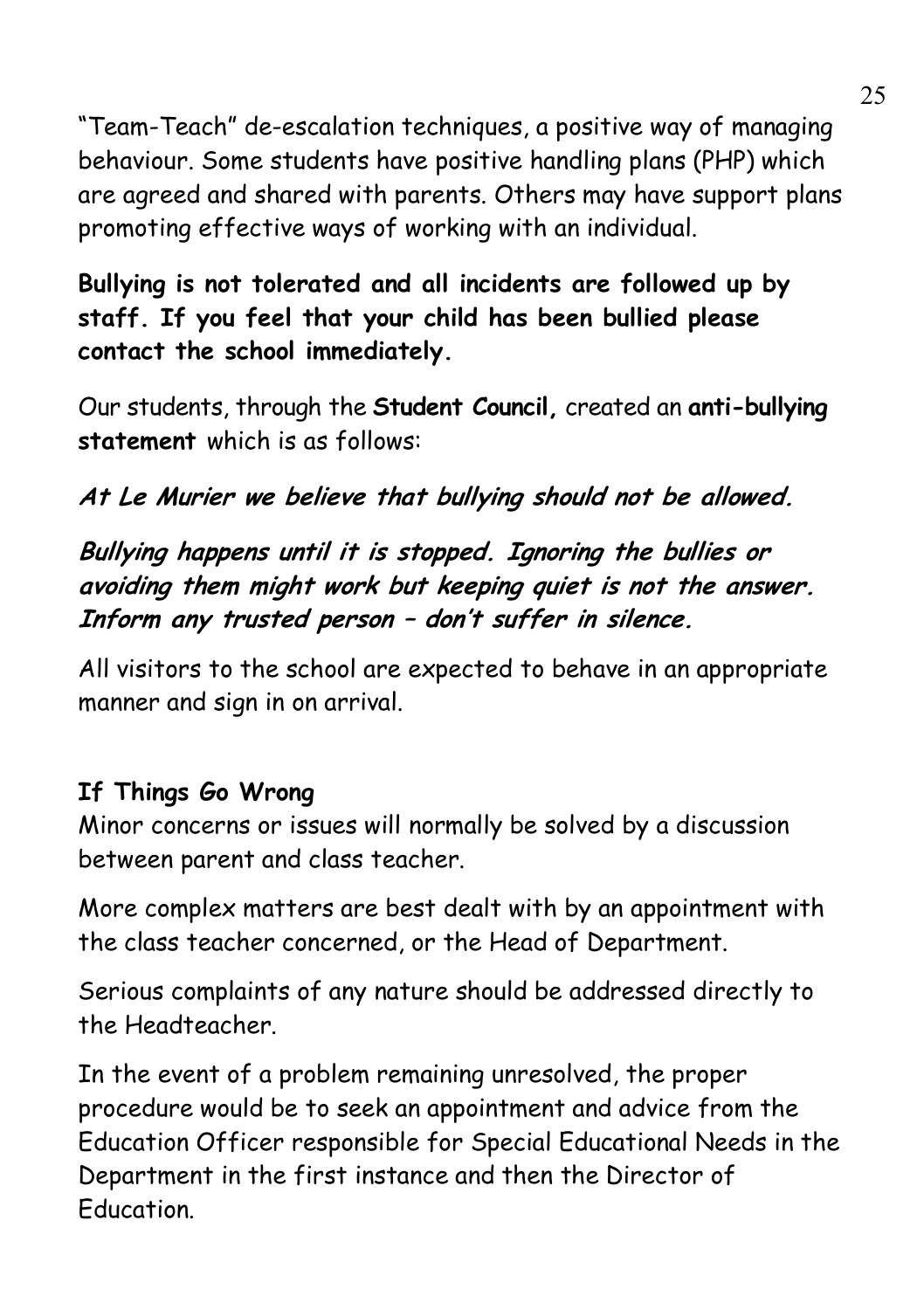# **Safeguarding**

A senior member of the management team is responsible for managing child protection concerns. Health and Safety is managed and monitored by the Senior Management Team and activities off site are risk assessed. Le Murier's named Child Protection Officer is Kevin Childs.

# **Students leaving the site without permission**

If a student leaves the site without permission, we will contact you in the first instance (or next point of contact), then if neither are available and for you and your child's safety we notify the police.

# **Smoking**

Le Murier is a non-smoking site

# **Chewing Gum**

Le Murier is a non-chewing gum school, there is a box on the wall outside school for chewing gum.

# **Social Media**

School currently post on Facebook and Twitter and you can withdraw permission for your child to appear on these platforms, in writing, to the headteacher.

# **Transport**

We encourage as many students as possible to travel independently to school. Where this is not possible or appropriate, students may be transported to and from school. This service is organised through the Transport Manager, Mr Chris Pattimore, at the Education Department, telephone number 268312.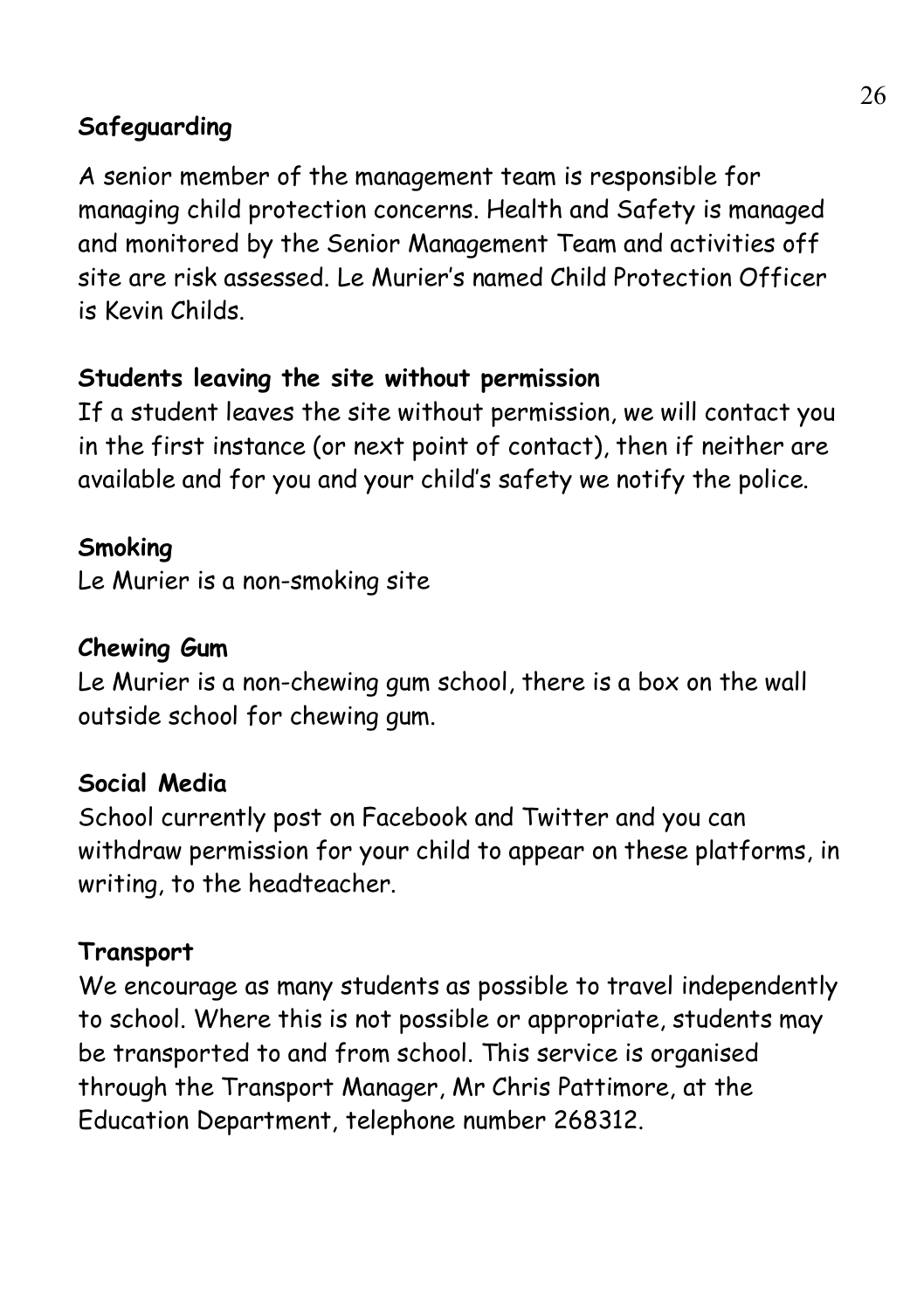#### **Insurance Statement**

The Education Department does not have insurance to protect students' possessions (for example, clothes, bags, mobile phones and spectacles) from loss or damage. Parents who wish to insure such items are advised to do so through a household insurance policy. If a student is injured at school and requires medical treatment, the Education Department will contribute towards some of the cost of the medical treatment. Such a payment will not represent an admission of legal responsibility.

The Education Department will not pay for private dental treatment. Therefore, if dental treatment is required as the result

of an accident and you wish the cost to be met by the States, you should contact the School Dental Clinic to arrange for treatment to be carried out.

# **About the Information You Give Us**

When processing your personal data we are compliant with the Data Protection (Bailiwick of Guernsey) Law 2017. Therefore the school needs to comply with the requirements of the Law in collecting, processing and disposing of your personal information. We are required to tell you about the types of data held, why the data is held and to whom it may be passed on. This information is checked with you regularly.

The school holds information on your child in order to contact you at home on school related matters, to support your child's teaching and learning, to record their educational progress, to give appropriate pastoral care, and in order to assess the school's overall progress. The information held includes a photograph, contact details, family details, attendance information and